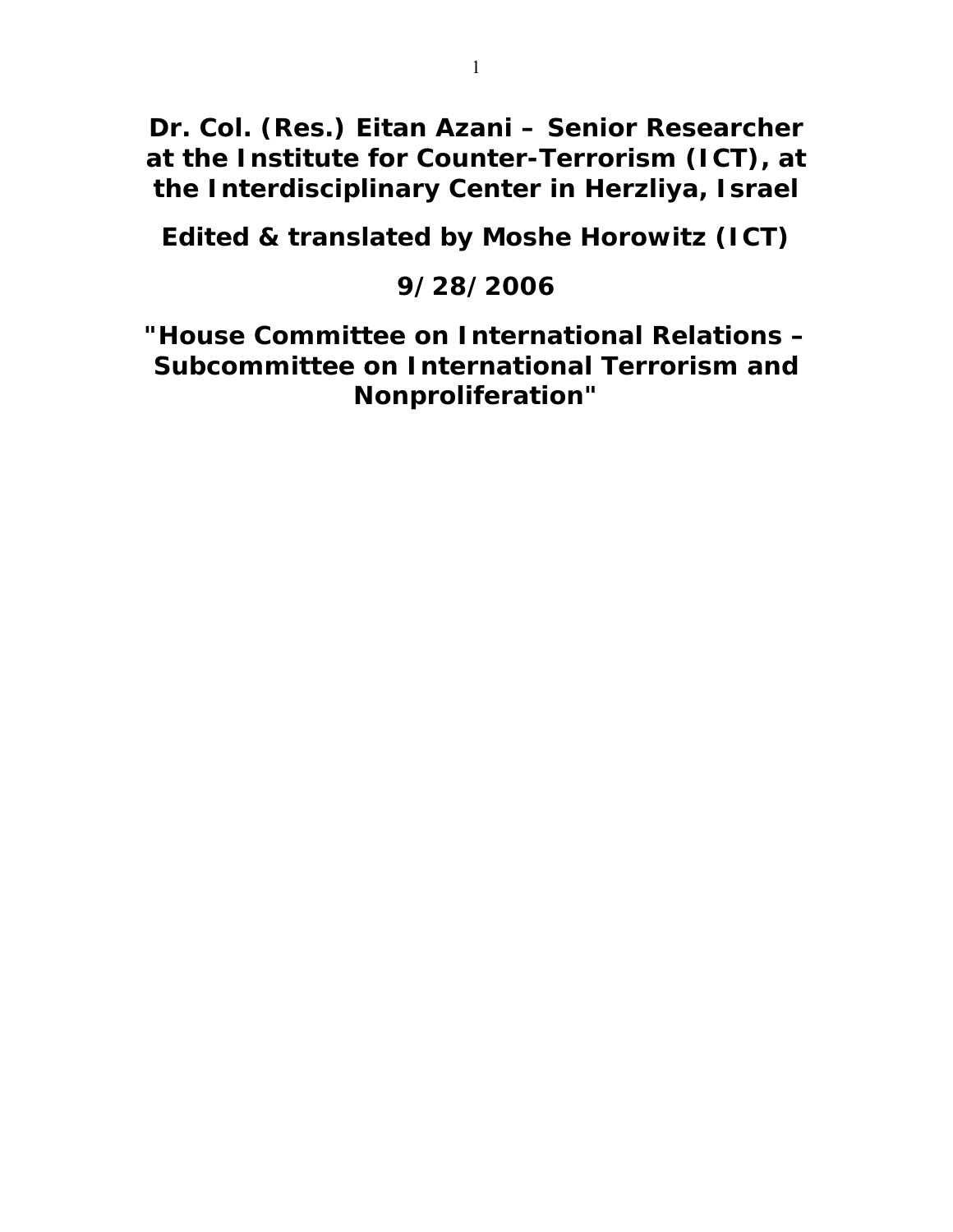| STRUCTURE AND COMMAND - HEZBOLLAH'S DECISION-MAKING "SHURA COUNCIL"  10                   |  |
|-------------------------------------------------------------------------------------------|--|
|                                                                                           |  |
|                                                                                           |  |
|                                                                                           |  |
| HEZBOLLAH - SYRIA RELATIONS: FROM PROXY TERRORIST ORGANIZATION TO STRATEGIC PARTNER  14   |  |
| HEZBOLLAH'S OPERATIONAL STRATEGY - OPERATIONAL ARENAS AND MAIN CHARACTERISTICS 15         |  |
|                                                                                           |  |
| POSSIBLE IMPLICATIONS FROM THE SECOND LEBANON WAR ON THE SHIITE AXIS - HEZBOLLAH AND IRAN |  |
|                                                                                           |  |
|                                                                                           |  |
| HEZBOLLAH – A DANGEROUS AND SOPHISTICATED TERRORIST ACTOR WITH PRESENCE IN THE            |  |
|                                                                                           |  |
|                                                                                           |  |
|                                                                                           |  |
|                                                                                           |  |
|                                                                                           |  |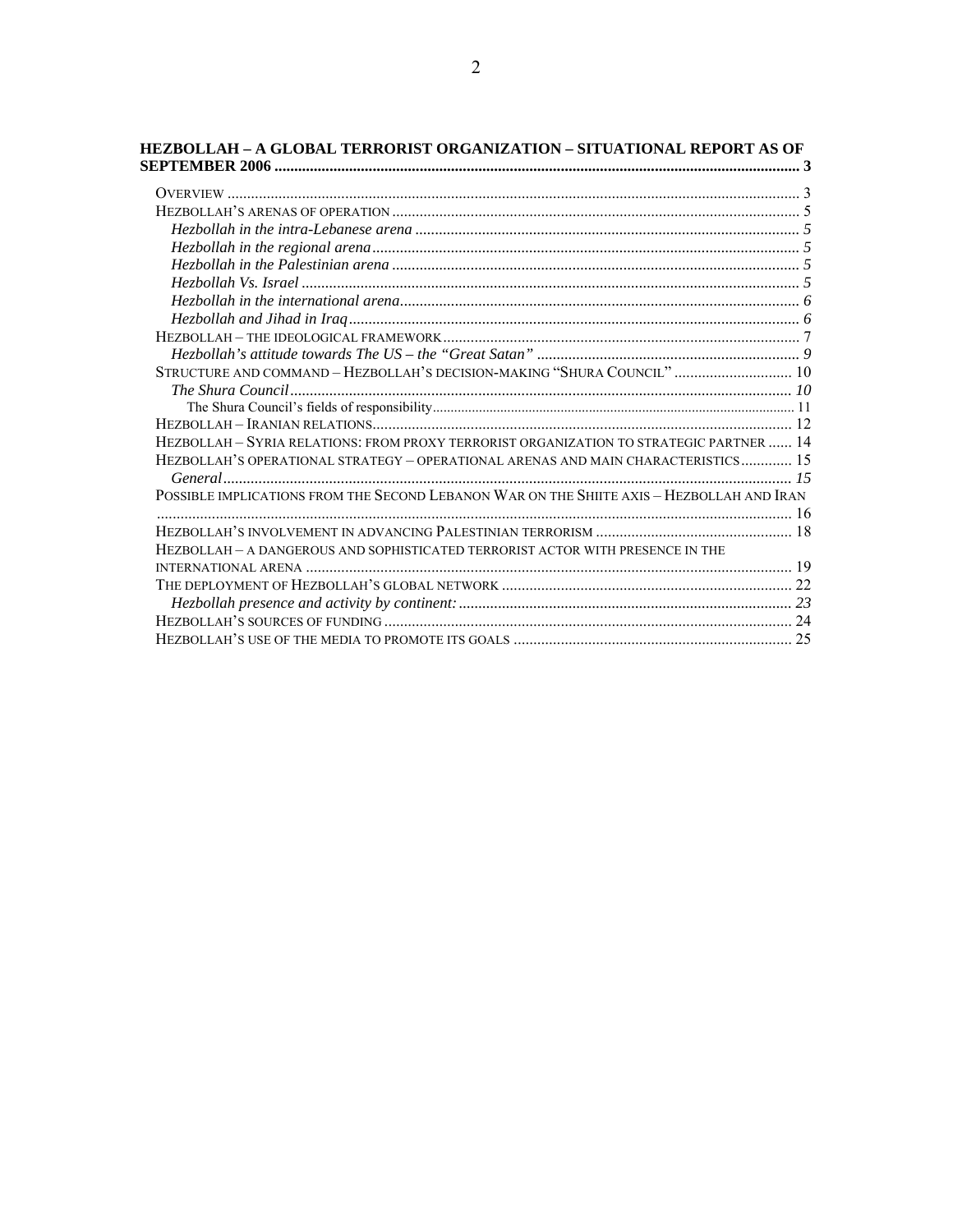# **Hezbollah – a global terrorist organization – situational report as of September 2006**

## *Overview*

Hezbollah of the year 2006 is a pragmatic terrorist organization that is well-armed, well-trained, and equipped with highly sophisticated weaponry. It is far more dangerous than the revolutionary Hezbollah of the 1980's due to both the means at its disposal and the double faced policy it employs. In effect, Hezbollah did not abandon its goals; it just changed the pace of their implementation.

Hezbollah simultaneously operates both within the Lebanese political system and outside of it, a fact that allows it greater leeway in both arenas. The organization's pragmatic façade has fooled, and continues to fool, researchers and actors in the international arena. Indeed, Hezbollah's entrance into the Lebanese Parliament in 1992 and the Lebanese government in 2005 was perceived by many as an important first step that demonstrated the organization's moderation and abandonment of its radical ideology. Hezbollah even implemented a series of measures intended to highlight the change it allegedly went through.

Since the beginning of the 1990's, Hezbollah has been making a tremendous effort to blur its image as a pan-Islamic terrorist group, while at the same time strengthening its image as a legitimate Lebanese resistance movement fighting an occupying army. As part of this effort, Hezbollah has limited the extent of its terrorist activities against Western targets in Lebanon and in the international arena. The organization only carried out "high quality" clandestine attacks, did not take official responsibility for the attacks and denied any connection to the operations. The attacks against Jewish and Israeli targets in Argentina (1992 and 1994) and the attack against Americans in the Khobar Towers in Saudi-Arabia (1996) are noteworthy examples of attacks with the aforementioned characteristics.

Hezbollah's operations against Israeli forces in Lebanon, as long as they did not fire at Israeli civilians, were perceived by the Lebanese population and the international public opinion as legitimate guerilla operations. UN Secretary-General Kofi Annan's meeting with Nasrallah in June of 2000 gave the organization international legitimacy and many actors in the international arena continue to meet with Hezbollah leaders.

Hezbollah was able to convince observers that its activity is focused on the sociopolitical arena in Lebanon and the protection of the country from Israeli aggression by serving as a deterrent. In September of 2004, Nasrallah stated that his organization operates in Southern Lebanon alongside the Lebanese military as part of a joint strategy with the Lebanese state intended to protect Lebanon.<sup>1</sup> However, immediately following the Israeli withdrawal from Lebanon in May of 2006, Hezbollah began systematically taking over Southern Lebanon and creating a "state within a state". It worked towards deepening its control over the population by taking over the social and welfare arenas and managing the civilian services.

<sup>1</sup> Interview with Hassan Nasrallah, Al-Mannar, 4/9/04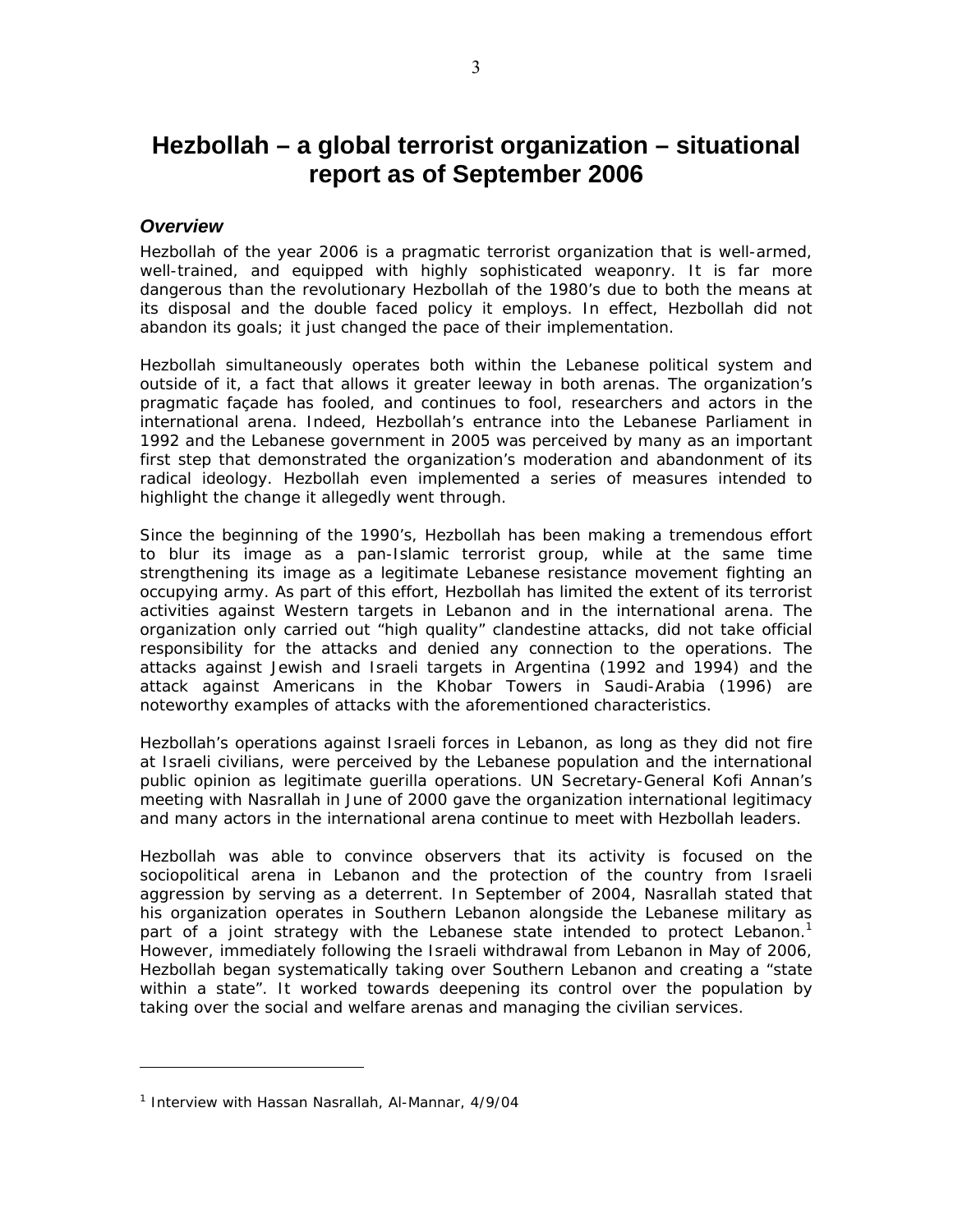During this period and until the Second Lebanon War in July of 2006, Hezbollah established an operational network in Southern Lebanon that included: an extensive fortification network in open areas and in the villages along the international border, various advanced weaponry, headquarters, communications posts, weapons depots, rocket-launching sites and intelligence-collecting positions. Moreover, Hezbollah positioned advanced tactical and strategic weaponry in the arena, such as mediumrange land rockets, thousands of Katyusha rockets, land to sea missiles, and advanced anti-tank missiles. These weapons, provided to Hezbollah by Iran and Syria, enabled the organization to build a substantial military framework that is unparalleled by any other terrorist group in the world. This reality created "mutual deterrence" with Israel, which had a significant portion of its population and vital infrastructure installations within striking distance of Hezbollah's missiles.

Hezbollah marketed its activity as intended to create deterrence in order to prevent future Israeli aggression against Lebanon and utterly rejected any plan that would disarm the organization by threatening, both blatantly and implicitly, the stability of the Lebanese political system if such a measure would be employed against the organization.

However, when one examines Hezbollah's activity, institutions and behavior in the international and regional arenas in depth, a very different picture from the one Hezbollah tries to portray emerges. The Shura Council, the organization's executive board, is in command of its military and terrorist operations on the one hand and its social and political activity on the other hand. Imad Mugniyah, who is in charge of the organization's clandestine terrorist branch in Lebanon and abroad and is wanted by the American government for planning and conducting terrorist attacks, also serves on the Shura Council. Moreover, "slips of tongue" made by the organization's leaders from time to time reveal the true reality. For example, in January of 2002, Hezbollah parliamentary representative Muhammad Fanish stated that "*one cannot separate between Hezbollah's military branch and its political branch*".<sup>2</sup>

The Second Lebanon War clearly exposed Hezbollah's true nature as a terrorist organization. Hezbollah deliberately fired Katyusha rockets at Israeli civilians and population centers, and Nasrallah even warned that his organization would expand the firing of rockets at Tel-Aviv.<sup>3</sup> In addition, Nasrallah's live appearance on the "Al-*Mannar*" television station in which he updated the viewers regarding the firing of a "land to sea" missile at an Israeli cruise ship in "real time" demonstrated, despite the organization's attempts at blurring this fact, the extent of involvement and control the organization's leadership has over the operational activities.<sup>4</sup> Moreover, when a Hezbollah rocket attack killed two Israeli Arabs during the Second Lebanon War, Nasrallah delivered a personal apology and took responsibility for the operation.

Hezbollah is not a state actor and cannot pose a real existential threat to any actor in the international arena. However, its "sting" is still very dangerous and it can wreak a great deal of damage. The organization is well aware of the limitations of its power

<sup>2</sup> Muhammad Fanish, Al-Mannar, 18/1/02

<sup>&</sup>lt;sup>3</sup> Al-Sharq Al-Awsat, 27/7/2006. http://www.aawsat.com/details.asp?section=4&issue=10103&article=375115&search  $&\&$ الله $=$ state=true

<sup>4</sup> http://news.msn.co.il/news/StatePoliticalMilitary/Military/200607/20060715072749.htm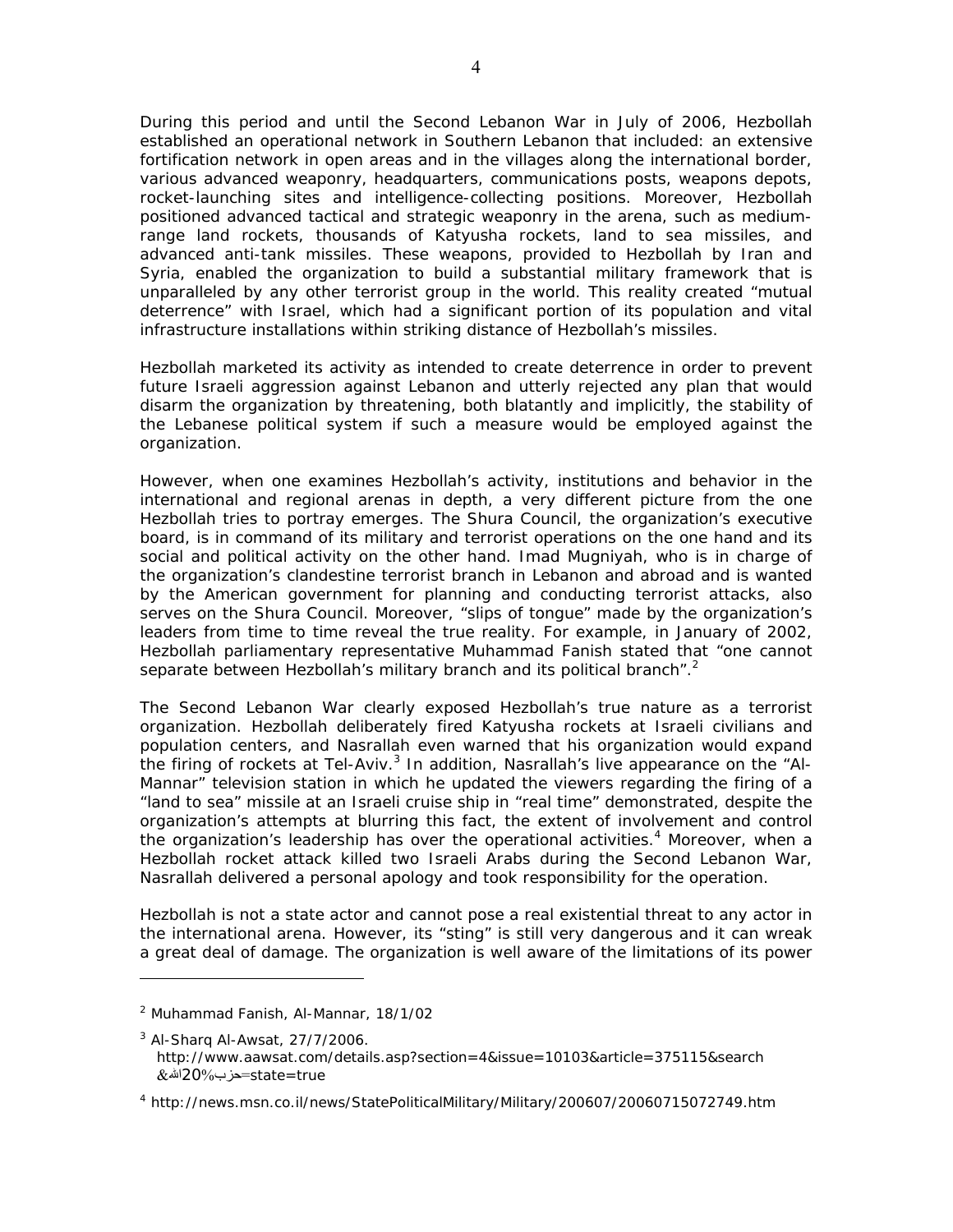and it therefore carefully navigates its path between the various actors. Hassan Nasrallah, the organization's leader since 1992, adopted the policy of "brinkmanship" in his relations with the Lebanese, regional and international systems and he has been able to take advantage all the arenas in which Hezbollah operates.

# *Hezbollah's arenas of operation*

**Hezbollah in the intra-Lebanese arena** – Nasrallah operates in the intra-Lebanese political system and works to assuage the Lebanese population's concerns regarding the implementation of Sharia law in Lebanon, while at the same time working to establish a terrorist and organizational infrastructure in the Lebanese, regional and international arenas. His political activity in the Lebanese arena is an example of the organization's pragmatic ability to separate between the religious Shiite ideology that is based on "the rule of the jurisprudence" and pan-Islamism, and the daily task of operating within the existing system in order to achieve the organization's long term goals. Hezbollah simultaneously operates both within the Lebanese political system, thus exploiting the advantages it provides, and outside of the political system, as a "state within a state" that Hezbollah established and runs.

**Hezbollah in the regional arena** – Hezbollah maintains a close relationship with Iran and Syria, which are both state sponsors of terrorism. This relationship is an important and powerful factor influencing the organization's capabilities, as Hezbollah enjoys military, political and financial support from both countries. The strategic defense pact signed between Iran and Syria in June of 2006 strengthens Hezbollah's position and ensures the continued military and financial support even after the Second Lebanon War. Ahmadinejad's election to the Iranian presidency, which signifies the rise of radical elements in Iran, his self-perception as the promoter of the "second Islamic revolution", and the mounting crisis surrounding the Iranian nuclear program turns Hezbollah into one of the components of the Iranian retaliation. Iran might use Hezbollah in order to promote the goals of the Islamic revolution, further Iranian interests in the Middle-East, and serve as a retaliatory force in case the crisis surrounding the Iranian nuclear program deteriorates.

**Hezbollah in the Palestinian arena** – Hezbollah, as an Iranian proxy, put a lot of effort into promoting terrorist attacks in the Palestinian arena as a central means of disrupting any possible agreements or political initiatives between the Palestinian Authority and Israel. Hezbollah maintains ties with senior leaders of Palestinian terrorist organizations, including: Hamas, Palestinian Islamic Jihad, Fattah – Tanzim, Jibril's Popular Front, etc. It encourages them to carry out attacks, funds their activities, trains Palestinian terrorists in its Lebanese camps, smuggles weapons and passes on knowledge and information to Palestinian terrorists. In certain cases, Hezbollah directly operates cells to carry out attacks by funding and guiding the activists.

**Hezbollah Vs. Israel** – Hezbollah maintains an ongoing state of conflict and attrition with Israel both directly from the Lebanese border and indirectly, by guiding, funding and training Palestinian terrorists. The objective of this ongoing activity is the destruction of the state of Israel. Following Israel's withdrawal from Lebanon in May of 2000, Hezbollah continued to carry out direct terrorist attacks against Israel from Lebanese territory, while assuming it could deter Israel with its array of approximately 13,000 Katyusha rockets and various missiles. Nasrallah adhered to his policy of "brinkmanship" in this case as well and conducted cost-benefit analysis for every attack against Israel. However, the Israeli retaliation for the kidnapping of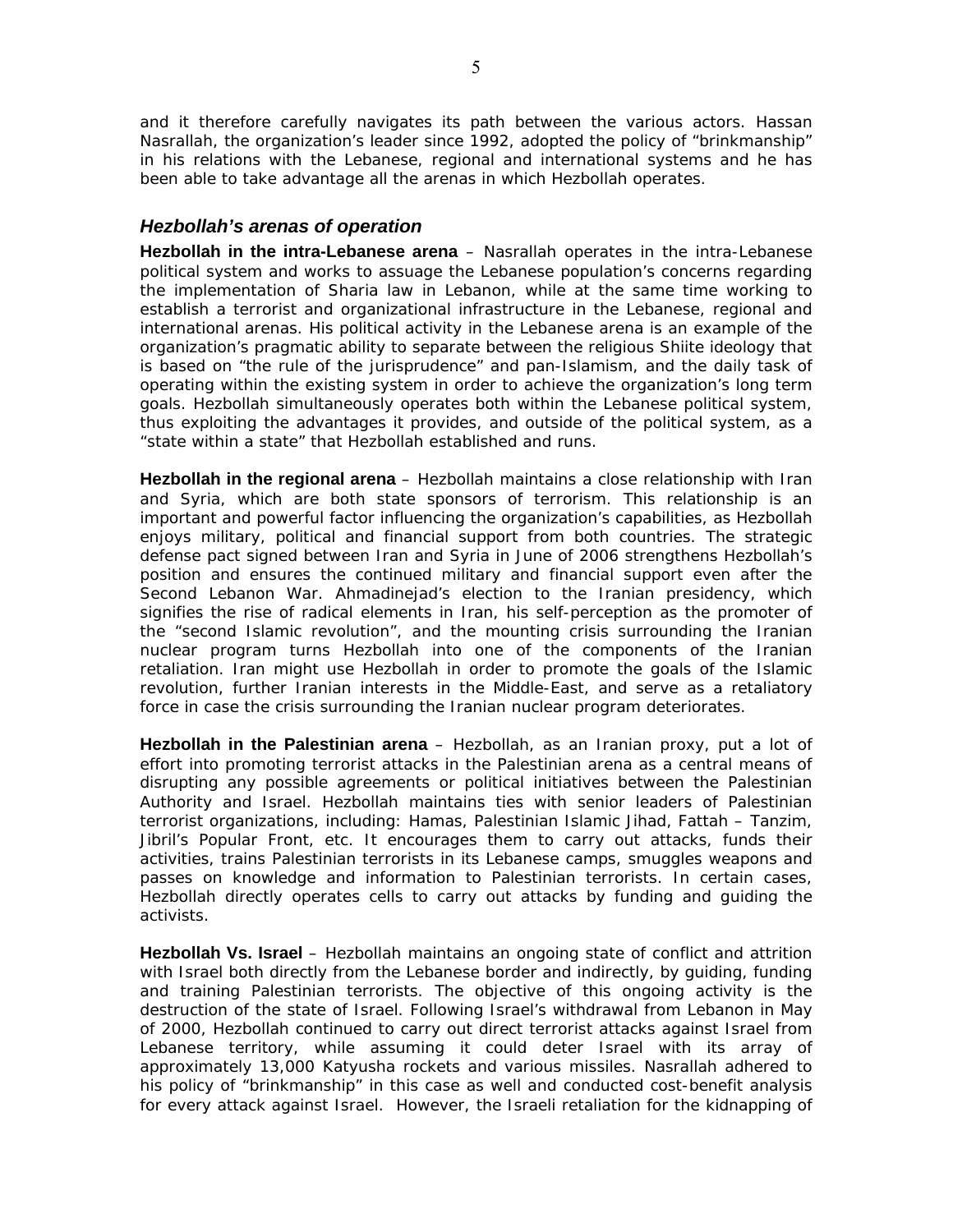two of its soldiers in July of 2006 disrupted Nassrallah's plans, as he had hoped to exploit the kidnappings to improve his standing as a regional and Lebanese leader. The Israeli retaliation demonstrated Hezbollah's failure to deter Israel and Hezbollah admitted it did not foresee Israel going to war over the kidnapping. $5$ 

The Second Lebanon War created a new situation in Lebanon. It caused substantial damage to Hezbollah's infrastructure and standing in Lebanon, the Lebanese Military, with the help of international forces, is currently taking control over the territory in which Hezbollah operated freely, and the Lebanese government increased its involvement in Southern Lebanon. It is still too early to evaluate the direction in which this process will develop in the intermediate and long run since the process is still at its beginning. It is absolutely clear that it largely depends on the degree of resolve and determination of the Lebanese government, which will be forced, at one point or another, to confront Hezbollah, set clear guidelines for the organization, and be willing to pay the price for this confrontation.

**Hezbollah in the international arena** – Over the past two decades, Hezbollah established its international terrorist network infrastructure in over 40 countries and it centrally controls it through the Shura and Jihad Councils headed by Nasrallah and Imad Mugniyah. This international terrorist network, whose cells have attempted and conducted terrorist attacks since the 1990's, is the most organized terrorist network in the world and is a threat to the interests of Israel, the US and Western states that classified Hezbollah as a terrorist organization. Hezbollah's international terrorist network is used for gathering intelligence, attacking Jewish, Israeli and Western (mostly American) targets worldwide, purchasing and smuggling weapons, and as a source of funding for the organization's activities.

**Hezbollah and Jihad in Iraq** – Hezbollah is one of the leaders of the media campaign against the American involvement in Iraq, but it does not limit itself to that. Hezbollah funds radical Iraqi Shiite elements and established a clandestine network in Iraq with operatives that cooperate with local and Iranian elements. Together they are involved in carrying out attacks against American targets in the country.

The organization's success, survival and expansion, despite the efforts of its competitors, opponents and adversaries, are based on two central elements:

- 1. The ability to establish effective operational capabilities that rely on external and internal sources and are comprised of an effective and hierarchical organization of the movement, military capabilities, financial funding and enforcement of organizational authority.
- 2. The legitimacy element This element is based on the organizational discourse that included religious justification for the strategic changes made by the organization, the appropriation of Lebanese national responsibility, partial adaptation (if only to keep up appearances), and the willingness to operate within the existing Lebanese political system

<sup>&</sup>lt;sup>5</sup> http://www.islamonline.net/Arabic/news/2006-08/27/11.shtml, see also http://www.nrg.co.il/online/1/ART1/470/132.html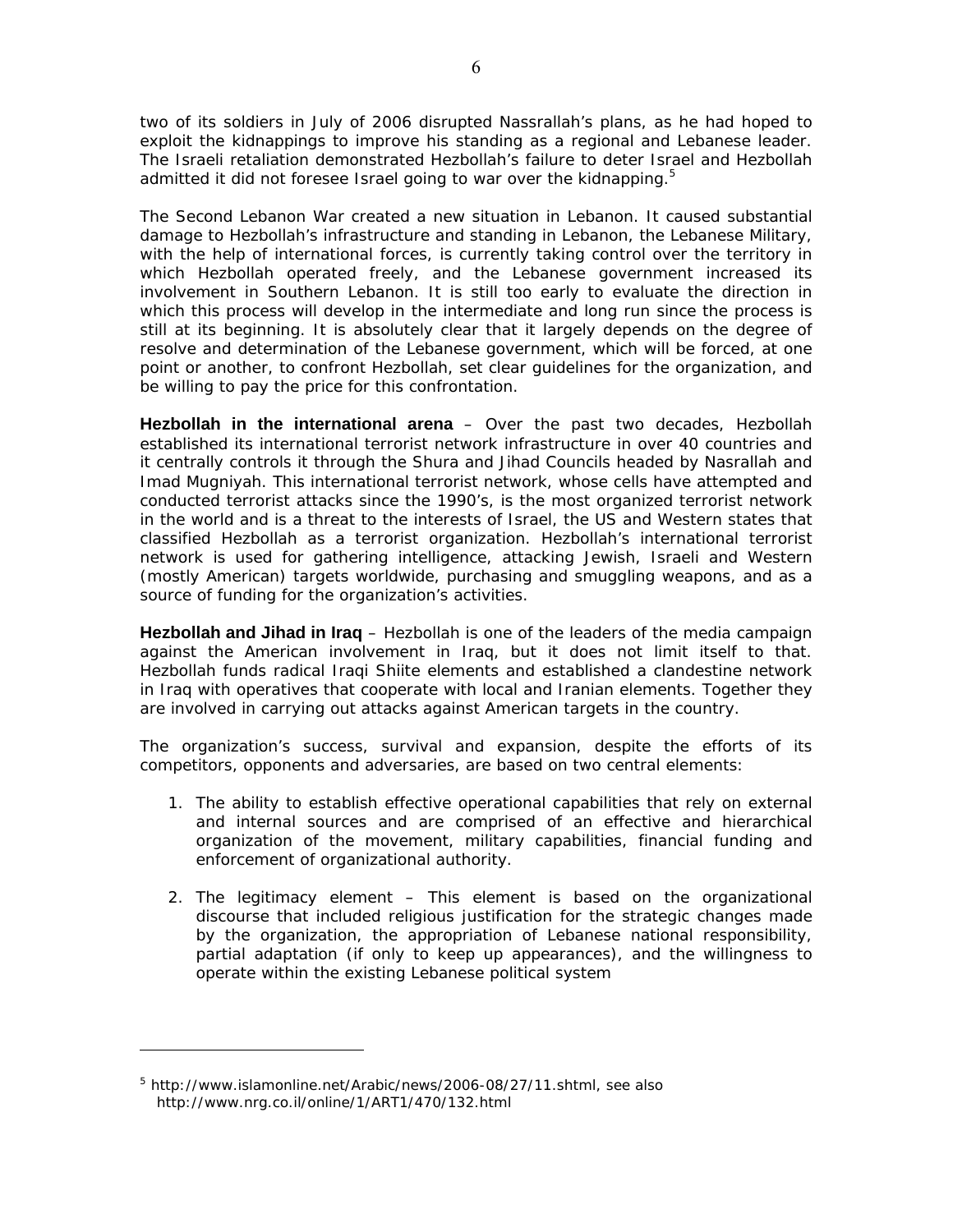Shiite ideology and the principles according to which Hezbollah operates were shaped by Ayatollah Khomeini and they constitute the basis for the organization's activity to this day. The following are key principles that were handed down by Khomeini: $6$ 

- 1. Obtaining legitimacy for Shiite activism Until the time of Khomeini's rule, the Shiites were passive and oppressed due to their being a minority within the Muslim world (90% of which are Sunni Muslims). Under Khomeini, the Shiites underwent a change and became an active group that strives to achieve political goals, including the use of violent measures. Khomeini called for action by the "oppressed" (Shiites) against the "oppressors".
- 2. Delegitimization of corrupt Muslim regimes Khomeini classified the regimes that do not follow Sharia law as corrupt and illegitimate, thus sanctioning the means to overthrow them.
- 3. Joining the Jihad against corrupt Arab rulers and the West as a means to promote the idea of the Islamic nation.
- 4. Defining the enemy Khomeini coined two phrases that defined the enemies of Islam: the "Great Satan" – the US, and the "Little Satan" – Israel.
- 5. The principle of sacrifice Khomeini reformulated the principle of sacrifice. He advocated a transition from the state of sacrifice to the state of self sacrifice through Jihad against the enemies of Islam. In such, Khomeini founded the basis on which the phenomenon of suicide attacks as a strategic means for terrorism to achieve its goals developed. Hezbollah adopted the idea early on and carried out suicide attacks against foreigners in Lebanon between 1983- 85. This method of operation was later adopted by other terrorist organizations.
- 6. The principle of "the rule of the jurisprudence". According to Khomeini's approach, religious scholars need to run the Islamic state since they are the only ones that can interpret God's laws. This principle is unique to the radical Shiite thought and is strictly followed by Hezbollah as well.

As a revolutionary Shiite organization with a universal Islamic outlook, Hezbollah has adopted three central objectives that derive from Khomeini's teachings and principles and has been striving to implement them since its inception:

1. Implementation of Islamic law in Lebanon as part of a universal Islamic revolution – this objective has always been part of Hezbollah's agenda, though the organization's leaders attempted to blur this point since the 1990's in order to promote current objectives in Lebanon. However, this strategy did not escape the eyes of Arab liberals, who are concerned over the strengthening of Hezbollah in Lebanon, and they made sure to stress that the organization did not abandon its goal of establishing an Islamic republic in

<sup>&</sup>lt;sup>6</sup> Shaul shai, <u>"terror in the name of the Imam - twenty years of Shiite terrorism 1979-1999"</u> (Herzliya - IDC, Israel, 2001) pp. 23-28.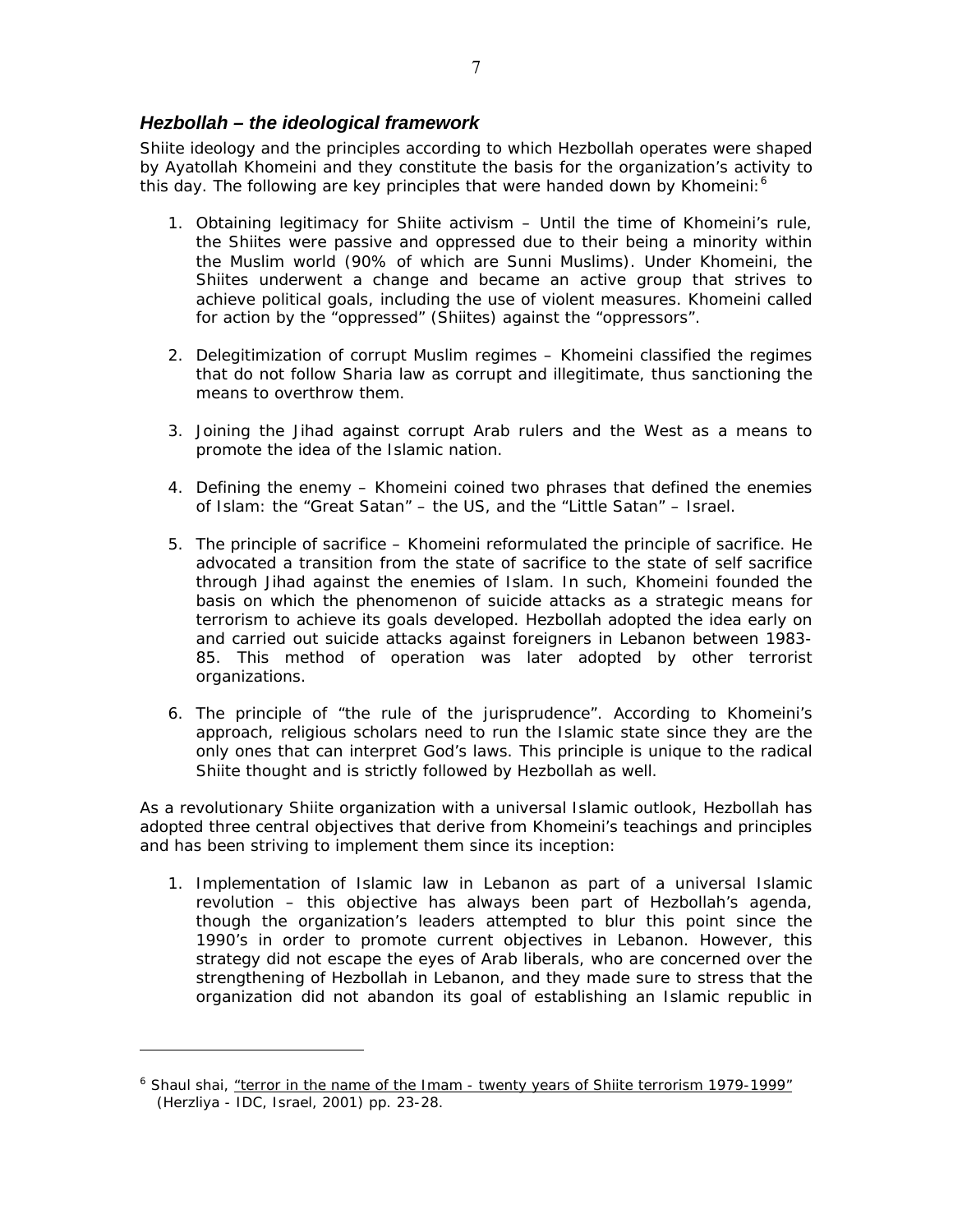Lebanon. This issue became increasingly heightened following Ahmadinejad's election to the Iranian presidency and the Second Lebanon War.<sup>7</sup>

- 2. Expulsion of the foreign forces in Lebanon this was one of Hezbollah's primary goals and it took much pride in the fact that it was the cause for the expulsion of the multi-national forces from Lebanon in the 1980's and the expulsion of Israel from Lebanon in 2000. Hezbollah claims its mission is not complete as long as the Shebba farms are in Israeli hands and, therefore, there is a need for the continuation of the "resistance" in its current form. In his speech on Friday, September 22<sup>nd</sup>, 2006, Nasrallah stressed that the "resistance" is a consequence of the occupation, the prisoners, the theft of water, and the attacks against Lebanese sovereignty. He added that until all the reasons that brought about the establishment of the "resistance" are not removed, the "resistance" will not disarm. Regarding the multinational forces that arrived in Lebanon, Nasrallah issued a veiled threat and a recommendation that they concentrate on their mission of aiding the Lebanese Army and not attempt to spy on Hezbollah or try to collect weapons from its members.<sup>8</sup>
- 3. The destruction of Israel and the liberation of Jerusalem One of the pillars of Hezbollah's ideology is the struggle against the state of Israel (the "Little Satan") until its destruction and the liberation of Jerusalem. Due to this principle and in order to achieve this objective, Hezbollah feels committed, ideologically and in practice, to strive for an ongoing conflict with Israel with all means possible on all fronts. In light of this, Hezbollah constantly stresses its basic approach to Israel and its goal to destroy it.  $9$  As a result of Hezbollah's aforementioned attitude towards Israel, it rejects the possibility of any future accords with Israel, any possibility of recognizing its existence as a national entity in the region or of any co-existence with Israel. Hezbollah is very ardent about expressing its strong objections to any attempt at reconciliation in the region while strongly criticizing those who negotiate with Israel in order to increase the pressure on them in the Arab "street". In the past few years, special emphasis has been placed on preventing any agreements between Israel and the Palestinians while maintaining the level of violence and terrorism in the territories. Hezbollah's terrorist attacks targeting Israeli civilians receive ideological legitimization in the same way Sheikh Yusuf Qardawi, one of the most senior members of the "Muslim Brotherhood", legitimized the attacks. The legitimization for attacks against civilians is based on Nasrallah's portrayal of the Israeli population, including women, children and the elderly, as a "military population" that does not have innocent civilians. There is a duty to fight each and every one of its citizens.<sup>10</sup>

<sup>&</sup>lt;sup>7</sup> Al-Nabulsi, "Will Lebanon become an Islamic republic?" http://www.elaph.com/ElaphWeb/ElaphWriter/2006/8/170391.htm, as quoted in http://www.memri.org.il/memri/LoadArticlePage.asp?language=Hebrew&enttype=4&entid= 2037

<sup>8</sup> http://www.ynet.co.il/articles/0,7340,L-3307104,00.html

<sup>9</sup> Al-Mannar, 7/5/1998.

<sup>10</sup> Hassan Nasrallah, Al-Mannar, 27/12/97.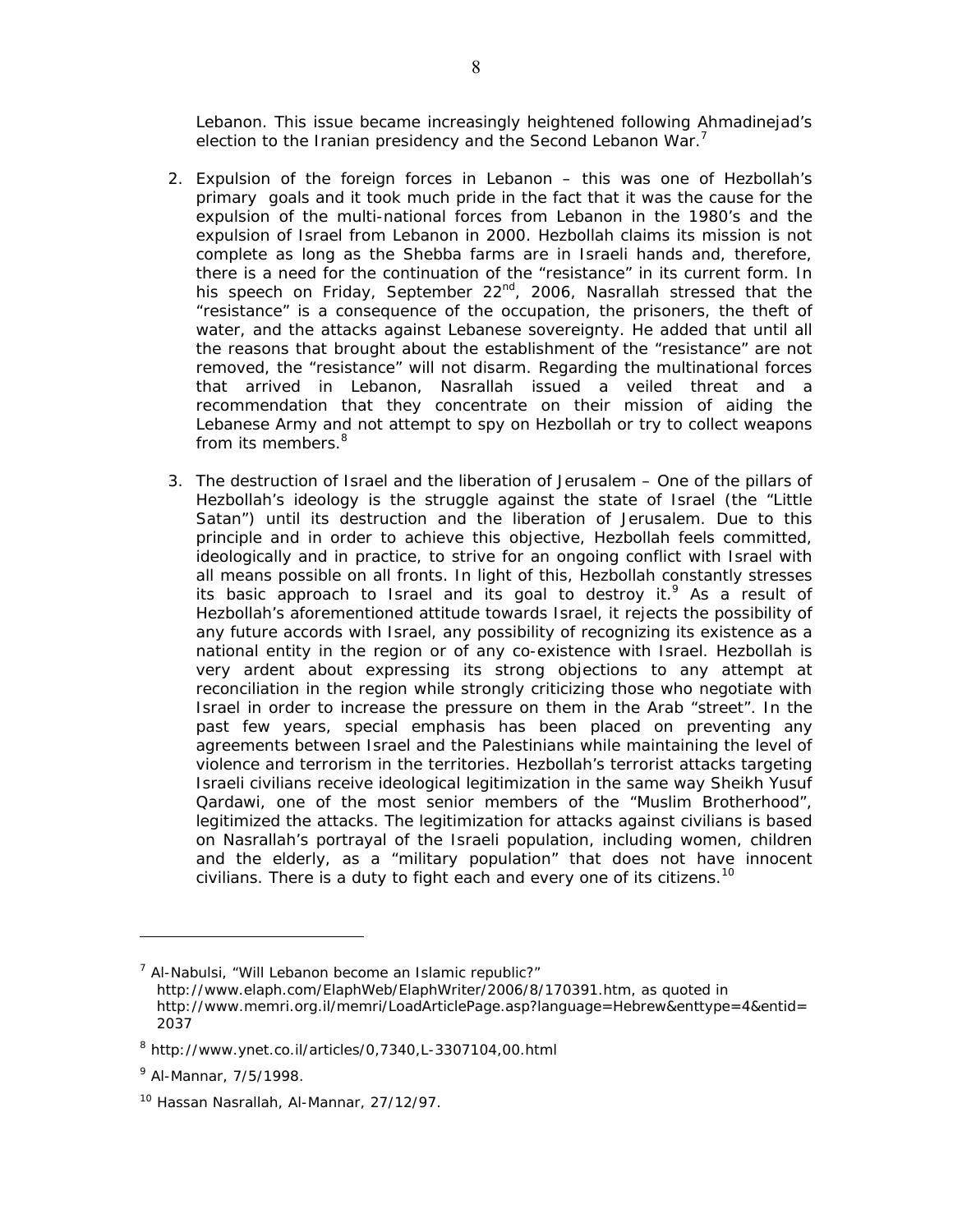## **Hezbollah's attitude towards The US – the "Great Satan"**

Hezbollah demonstrates deep animosity towards The US. This animosity, which is one of the central facets of the organization's ideology, is a direct result of the Iranian revolutionary outlook that defined the US as the "Great Satan". Hezbollah claims that the goal of American policy is to take over the entire region and strip the Arabs of their natural resources, with Israel being one of the tools for this plan. Since the US began its campaign against international terrorism following the attacks of 9/11 and in light of the continuation of the American presence in Iraq, the Iranian nuclear program crisis, and the Second Lebanon War, Hezbollah has significantly increased its level of inciting rhetoric and propaganda against the US and its policies. Indeed, the Second Lebanon War is perceived by radical Islam, including Nasrallah, as an additional phase in the American conspiracy intended to take over the Middle East and its resources. It views Israel as an American proxy for attaining its objectives in Lebanon.<sup>11</sup> The chants of "death to America and death to Israel" are often heard during Hezbollah ceremonies and rallies in Lebanon, in Iran, and amongst the organization's supporters around the world.<sup>12</sup>

Hezbollah's messages of hate and propaganda are distributed through the Al-Mannar television station, the Nur radio station, and internet websites operated by the organization. Other Arab television stations assist in disseminating the messages of hate by providing a media platform for Hassan Nasrallah, who enjoys a large degree of popularity in the Arab world, and by quoting Al-Mannar and other Hezbollah media.

<sup>&</sup>lt;sup>11</sup> Radio Nur, 16/2/2000 – taken from http://www.intelligence.org.il. See also "Al-Mannar" from 11/11/2001, 22/10/2002, 26/1/2003, and 3/3/2003. See also http://www.islamonline.net/Arabic/news/2006-08/22/03.shtml

<sup>12</sup> Al-Manar TV, http://www.memritv.org/search.asp?ACT=S9&P1=566, 18-19/2/2005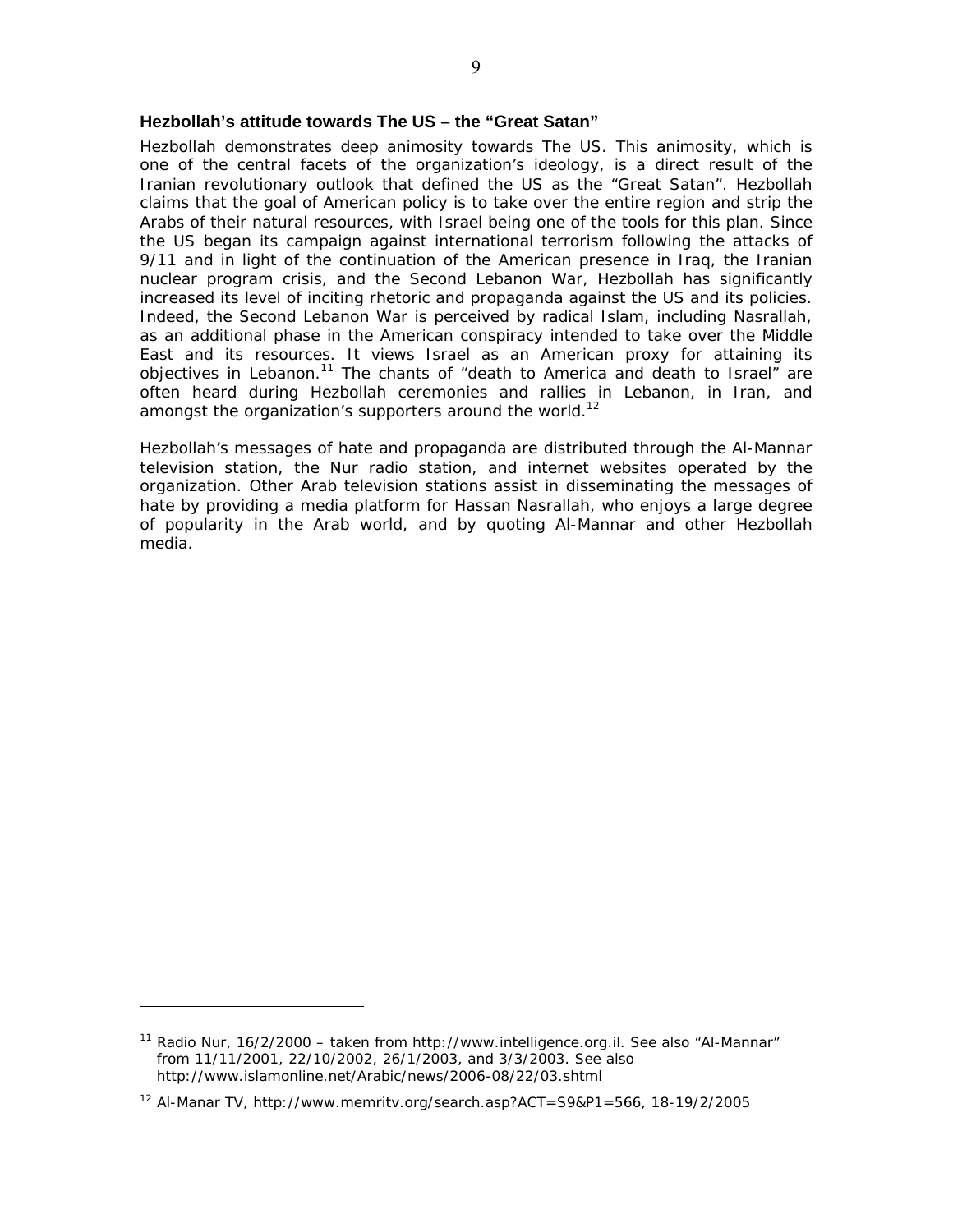During its more than twenty years of operation, Hezbollah went through a very significant process of organizational development. It was transformed from one of many local Lebanese terrorist organizations operating in the Lebanese arena into a political movement with international reach in the fields of terrorism, military infrastructure and strategic capabilities, including ground-to-ground rockets. This complex organizational framework, which includes civilian, military and social functions, is headed by the decision-making "Shura Council". The Council has been headed since 1992 by Sayd Hassan Nasrallah – the leading formulator of the organization's policy.

Hezbollah operates through the use of two "arms": the "sociopolitical arm" and the "military arm". Both "arms" are interlocked, support each other, and are subject to Hezbollah's "Shura Council". On January 18<sup>th</sup>, 2002, Hezbollah parliamentary representative Muhammad Fanish clarified the nature of the relationship between the two arms when he stated: "Hezbollah is being seduced in order to stop it. The goal is not to harm the political arm, but rather the military arm. However, I can state that there is no separating between Hezbollah's military and political arms".<sup>13</sup>

In the period since Hezbollah's inception, an organizational and hierarchical system began developing based on the institutions and group leaders that founded the organization. This organizational system maintained complete secrecy during its first years, until 1986 when the organization revealed the existence of its leadership council – the Shura Council.

## **The Shura Council**

-

Hezbollah's Shura Council is comprised of nine members - seven Lebanese members and two Iranian members representing Iran's interests within Hezbollah. It is currently headed by Hassan Nasrallah, who has been heading the organization since February 1992. The Shura Council is elected once every several years and lately elections are held every 2-3 years. Abbas Musawi was elected as secretary general in May of 1991. Following Musawi's assassination in February of 1992, Hassan Nasrallah was elected as Hezbollah's secretary general. During the elections for the sixth Shura Council, Hezbollah changed the organization's regulations and decided that the secretary general's term would be three years without limitation on the number of terms he could serve. Hezbollah is directed by five Shura Councils whose heads sit in the Decision-making "Shura Council". The five councils are: <sup>14</sup>

- 1. The Jihad Council The council is headed by Imad Mugniyah and is responsible for Hezbollah's terrorist operations in Lebanon and worldwide
- 2. The Executive Council The council is headed by Hashem Safi Al-Din and is responsible for the organization's social activity, manpower and education. This council has territorial responsibility and, as a result, is also connected to the organization's operational and terrorist activities. One of the prominent members of the council is Sheikh Nabil Kauk, who is responsible for the

<sup>13</sup> Muhammad Fanish, *Al-Mannar,* 18/1/2002.

<sup>14</sup> For the role and structure of the Shura Council see Naim Qassem, *Hezbollah – Al-Manhajj Al-Thajraba Al-Mustaqabal*, (Beirut, Dar Al-hadi, Abri, 2002) pp. 85-87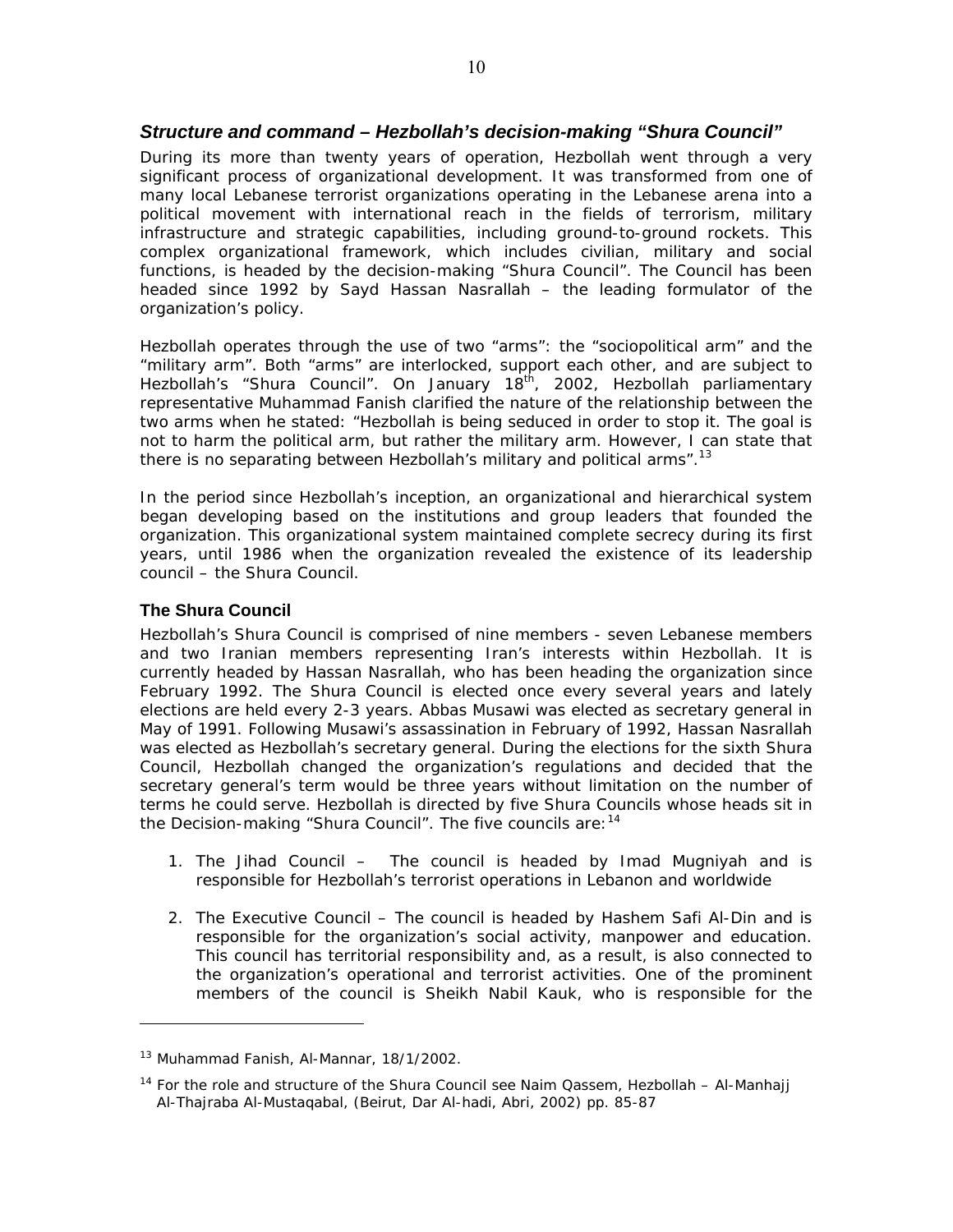southern region and as such is also involved in the organization's terrorist attacks launched from that region throughout the 1990's and until today.

- 3. The Political Council The council is headed by Sheikh Ibrahim Amin Al-Sid. It includes the Parliament members and is responsible for the activity in the Lebanese political arena and the implementation of the chairman's policies in the Parliament.
- 4. The Political Advisor Hajj Hussein Halil. Responsible for promoting the organization's policies and political interests vis-à-vis organizations, parties, and political entities inside and outside of Lebanon.
- 5. The Judiciary Council Sheikh Muhammad Yazbek. The Council is responsible for the judicial system in the Hezbollah-controlled areas, especially the Shiite villages.

The current Shura Council was elected in August of 2004 and the previous elections took place in July of 2001. The majority of the members on the "Shura Council" have been serving on the Council alongside Nasrallah since the early 1990's. All of its members, except the head of the Jihad Council Imad Mugniyah, are religious scholars.

#### *The Shura Council's fields of responsibility*

The Council is responsible for running all of the organizations components - military, political and social - and it is involved in all of the organization's activities in the Middle Eastern and international arenas. The council makes strategic decisions regarding the organization's terrorist activities locally, regionally and abroad and all decisions concerning sociopolitical policy in the Lebanese, regional and international systems. The council's decisions are constantly implemented in the field.

All of the heads of the secondary councils participate in the Shura Council and through them the Council controls the organization. Therefore, in effect, the Hezbollah is an organization that is directed by a unified leadership that controls all the components of the organization, including its military-terrorist activity.

The organization's senior members have clarified more than once that Hezbollah and all of its branches are a single organic unit whose policy and activity are decided by its leadership. For example, when asked "who makes the decisions regarding operations – the activists in the field or the political leadership?" Nasrallah answered "the Hezbollah leadership…the organization's leadership is the resistance's leadership and it is the one to consider all the information, the resistance's interest and its operational policy. The brothers in the field are the ones who carry out the policy".<sup>15</sup>

Sheikh Naim Qassem, Nasrallah's deputy, made a similar statement: "We are a political party that prioritizes the resistance, since fighting against Israel and the policy of confronting the occupation are actions of a political party. We believe that

<sup>15</sup> Al-Majla, 24/3/02.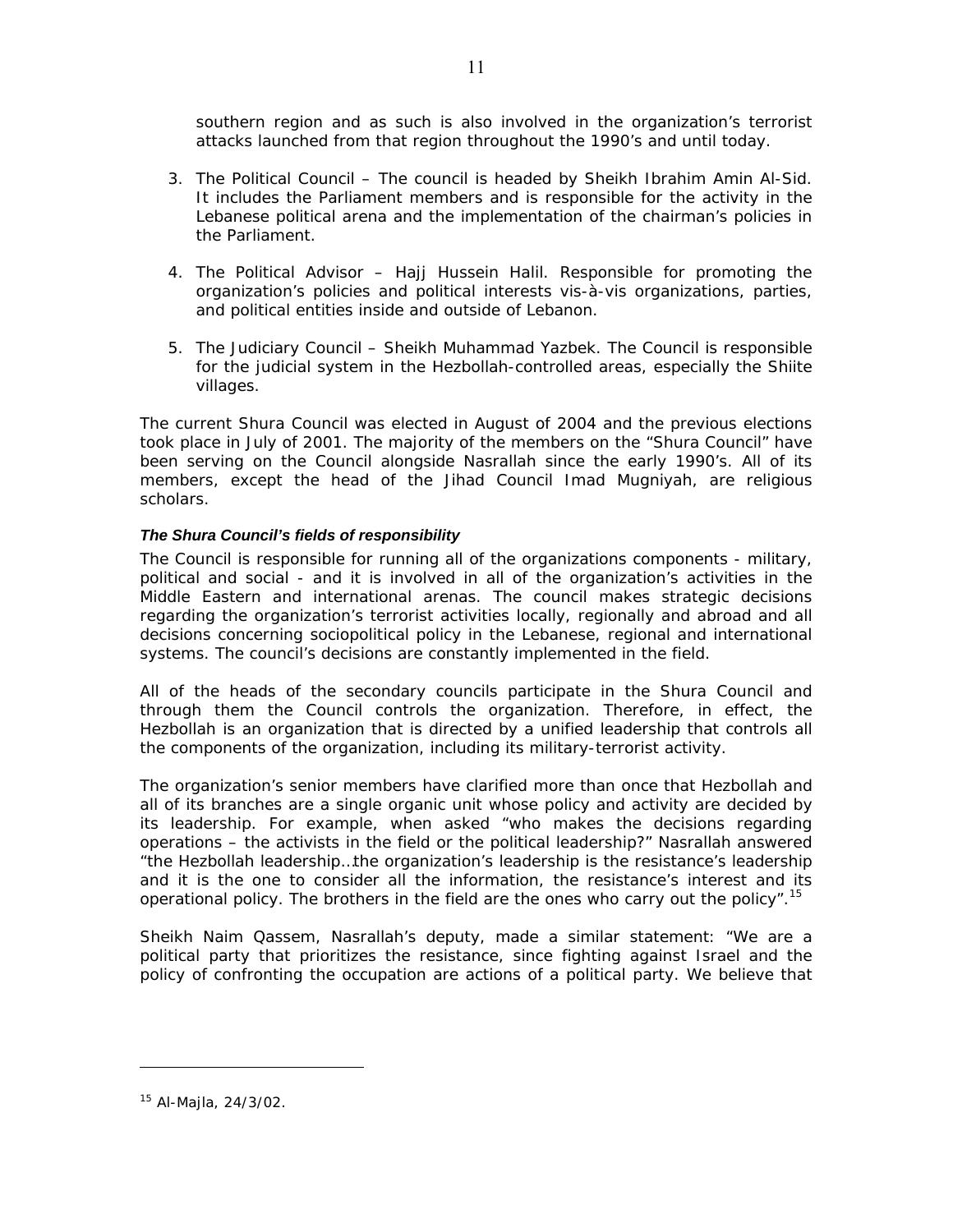the political activity merges with the resistance activities, which is an inseparable part of political activity."<sup>16</sup>

"If there was a military arm separate from the political arm, there would be consequences and implications in the political arena, but there is only one leadership in Hezbollah and its name is the "Shura Council". It directs the political, military, cultural and social activity in the organization. Hezbollah's secretary general is the head of the "Shura Council" and also head of the Jihad council, which means we have one leadership and one administration."<sup>17</sup>

Hezbollah exploited the Lebanese political system to promote the organization's goals and was able to simultaneously operate within the political system and outside of it. Its entrance into the Lebanese political system and local municipalities in the 1990's and into the government in 2005 was used in order to expand its activity visà-vis the Lebanese population, thwart decisions that could have harmed the organization and promote the organization's interests and activities. In October of 1994, Nasrallah stated that "*the Al-Wafa party [the Hezbollah party in the Lebanese Parliament] became the voice of the resistance in the Parliament, in Lebanon and abroad*."18

## *Hezbollah – Iranian relations*

-

The rise to power of radical elements in Iran, of which Ahmadinejad is a good example, and the Second Lebanon War rekindled the question regarding the extent of cooperation between Iran and Hezbollah. It is interesting that while Nasrallah makes sure to emphasize that Hezbollah is primarily an independent Lebanese movement with a only a religious affiliation to the supreme leader Khamenei, senior Iranians and the Arab network see Hezbollah as an Iranian forward unit in Lebanon and the ultimate product of the export of the Islamic revolution. In an interview he gave to the Iranian newspaper "Al-Sharq", Ali Akbar Mohtashemi [one of Khomeini's loyalists, one of the founders of Hezbollah, former Iranian ambassador to Syria and Lebanon, and former Iranian Minister of Interior] addressed the relationship between Hezbollah and Iran. He stated that "Hezbollah is part of the Iranian rulership; Hezbollah is a central component of the Iranian military and security establishment; the ties between Iran and Hezbollah are far greater than that those between a revolutionary regime with a revolutionary party or organization outside its borders".19

<sup>&</sup>lt;sup>16</sup> Lebanese television, 23/1/03, as quoted by www.intelligence.org.il/sp/hizbullah/hizbu\_ae.doc

<sup>17</sup> Al-Mustaqabal, 31/12/00, as quoted by www.intelligence.org.il/sp/hizbullah/hizbu\_ae.doc

<sup>&</sup>lt;sup>18</sup> Interview with Hassan Nasrallah, Al-balad, 22/10/94

 $19$  Regarding Nasrallah's statement that his organization maintains ties with Syria and Iran, but is independent, see http://www.ynetnews.com/articles/0,7340,L-3307177,00.html. Mohtashemi interview can be found in http://www.memri.org.il/memri/LoadArticlePage.asp?language=Hebrew&enttype=4&entid=

<sup>2037</sup>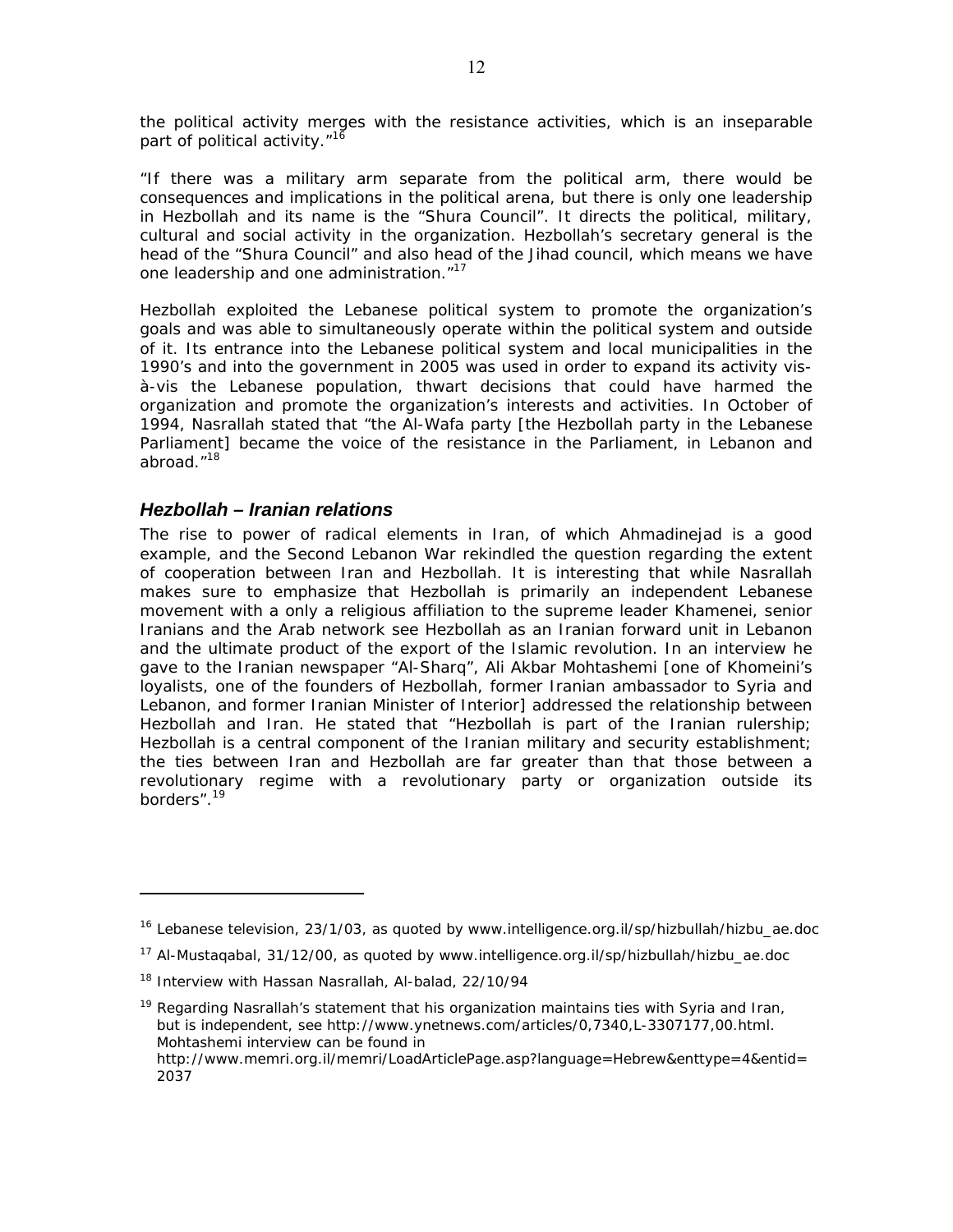A similar description was published in "Al-Sharq Al-Awsat" in May 2006. The newspaper quoted an Iranian figure who told a group of Western statesmen in London that Iran attributes great importance to Hezbollah and that the organization "is one of the elements of our strategic security. It serves as an Iranian front line of defense against Israel. We do not agree that it needs to be disarmed…"20

Iran provides Hezbollah with approximately 100 million dollars annually and supplies it with an array of arms, mostly via the Damascus airport. Hezbollah's operational infrastructure was developed, almost entirely, with extensive Iranian backing. This aid included financial support, transportation of weapons, and training the organization's activists.

Iran views Hezbollah's consolidation in Lebanon as a great success in the "export of the Islamic revolution". Even after Israel's withdrawal from Lebanon, Iran continues to see Lebanon as its frontline against Israel and Hezbollah as a key factor in leading the struggle. For this reason, Iran continued to strengthen Hezbollah's military capabilities and consistently supported the continuation of Hezbollah's terror operations along the Israeli-Lebanese border.

The Iranian Revolutionary Guards' "Quds Brigades" (Jerusalem Brigades), which are deployed in Lebanon, direct Iranian operations in the area and Iranian assistance to Hezbollah. The force provides guidance and military support for terror attacks against Israel. This support includes funding and varied military support expressed in the following ways:

- 1. Training and instructing Hezbollah activists in military and operational subjects, including advanced courses in Iran.
- 2. Transfer of military aid by air, via Damascus international airport, and through the "Quds Brigades" to Lebanon. Since Israel's withdrawal from Lebanon, the Iranians meticulously built up Hezbollah's military and operational capabilities. Over the years, large quantities of top-quality weapons have been transferred to the organization, including: advanced antitank missiles, katyusha rockets, cannons and various anti-aircraft missiles, SA-14 and SA-7 shoulder missiles, small-scale naval warfare equipment, ultralights, UAVs, and advanced weapons systems such as ground-to-ground long range rockets. It would appear that there is no terror organization worldwide that benefits from such a massive ongoing and regular supply of top-quality arms.

Iran helped, and is still helping, Hezbollah build its global terrorist network. Iran also helps the organization operate its network with agents from its security forces and the Iranian Revolutionary Guards, which operate from Iranian embassies worldwide.

<sup>&</sup>lt;sup>20</sup> Al-Sharq Al-Awsat (London), 11/5/06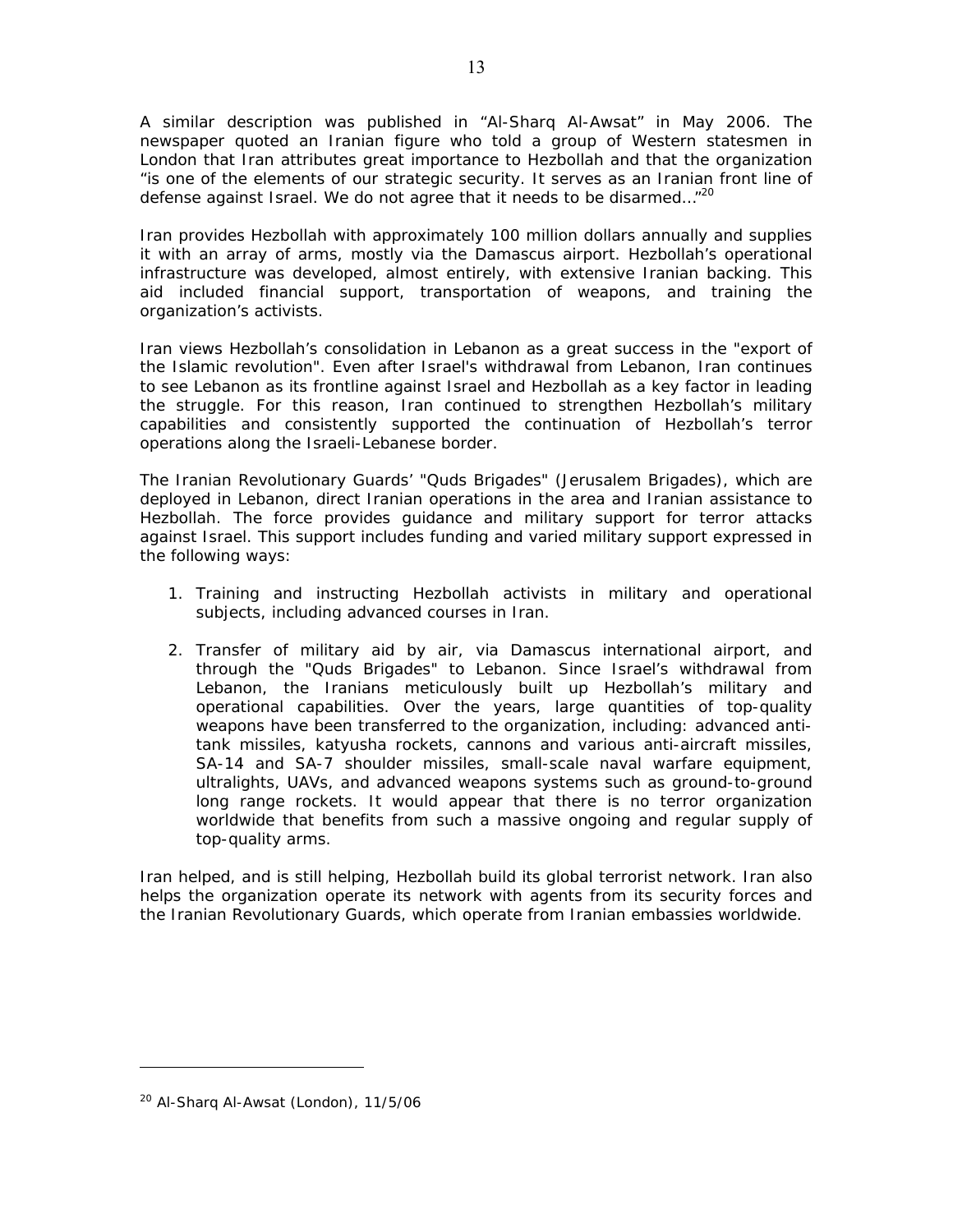# *Hezbollah – Syria relations: from proxy terrorist organization to strategic partner*

During Hafez Al-Assad's reign, Hezbollah was a Syrian proxy terrorist organization. Syria was the reigning power in Lebanon and it controlled the activities of the various elements in Lebanon, including those of Hezbollah. Hezbollah did not completely submit to Syria's authority and from time to time there were even differences of opinion between the two. In recent years, Syria mostly used diplomatic tools to restrain Hezbollah: It summoned their leaders to Damascus for clarifications, it involved Iran and demanded that Iran use its influence with the organization, and, in certain cases, it even threatened the organization. The "special" status which the organization enjoyed and the "forgiveness" which Syria demonstrated, even when its own interests were harmed by the organization's acts, mostly emanated from Syria's need to maintain the strategic alliance with Iran.

During the rule of Bashar Al-Assad, a significant change occurred in the relationship between Syria and Hezbollah. Hezbollah became Syria's strategic partner in Lebanon. In light of this development, Syria supports Hezbollah in a number of fields:

- 1. Syria provides Hezbollah with military assistance, which is a deviation from the patterns formulated during the rule of Hafez Al-Assad. Syria transferred Syrian manufactured long-range rockets, Russian anti-tank missiles, and, possibly, improved anti-aircraft missiles to Hezbollah, in complete contradiction to the policies enforced during Hafez Al-Assad's rule.<sup>21</sup>
- 2. Syria provides Hezbollah with political backing in the intra-Lebanese and international arenas and widespread maneuverability within Lebanon in order to establish itself in Lebanon and continue its activities in Southern Lebanon: this activity is intended to prevent the Israeli-Lebanese border from turning into a quiet border and to ensure a controlled level of tension.

<sup>21 &</sup>quot;Channel 10 as quoted by Ma'ariv 28 February 2003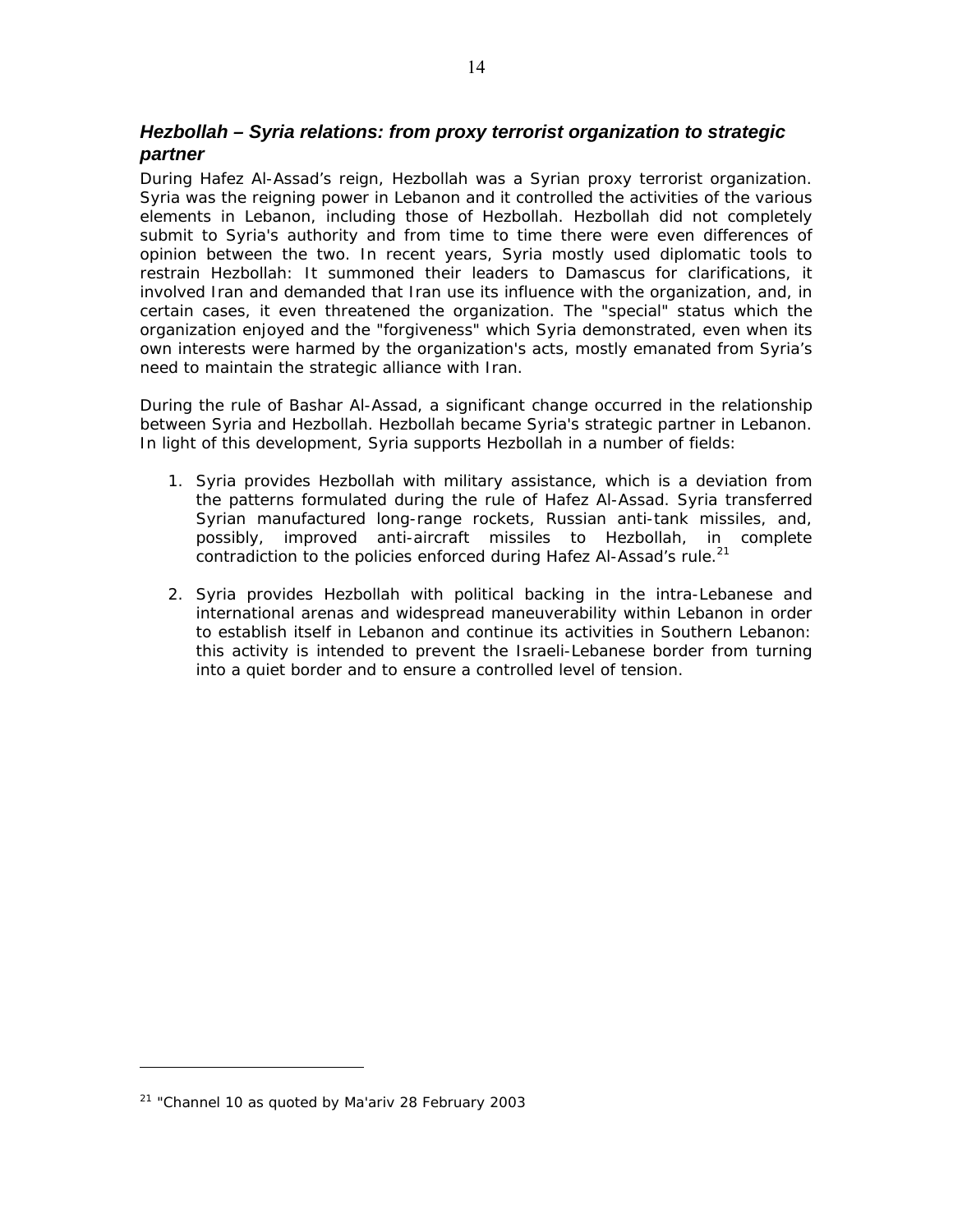# *Hezbollah's operational strategy – operational arenas and main characteristics*

#### **General**

Hezbollah's ideological platform, published in February of 1995, defined itself as part of the Islamic nation facing the Western attack that sees the Iranian Islamic regime as a pioneer for the Islamic nation. It also noted that the main enemies in the region are: Israel, the US, France, and the SLA and that the operational strategy against these enemies is resistance.

In his book "*Axis of evil – Iran, Hezbollah and Palestinian terrorism*", Shaul Shai calculated the number of attacks carried out by Shiite terrorists and Iranian entities between 1980 and 1999. According to the information, 260 terrorist attacks were carried out in the international arena (excluding terrorist attacks in Lebanon and the Iran/Iraq war) with the following distribution:

- 1. Kidnapping hostages 67 attacks
- 2. hijacking/blowing up airplanes 12 attacks
- 3. detonating explosive devices and vehicle bombs 82 attacks
- 4. assassinations 97 attacks

Although these numbers include the Iranian attacks, it points to the potential in the Iranian-Shiite system to carry out terrorist attacks in the international arena. Moreover, it should be stressed that Hezbollah's 2006 international terrorist network is much broader and well established than that of the 1980's and 1990's.

Hezbollah has been promoting the goals of the Islamic revolution since its inception. It placed the use of terrorism in the center of the asymmetric conflict strategy that it conducts against its opponents. One of its central components is the "suicide weapon". At the same time, Hezbollah carried out an operational strategy aimed at achieving its objectives and spreading its influence to all of the Shiite population.

This strategy combined the use of preaching based on religious indoctrination backed by welfare activity and education, and the use of terrorism as a means of broadening the potential recruitment and support pool.

Already in the 1980's, Hezbollah attacks were characterized by innovation, professionalism and a high level of daring that was new to the Lebanese arena. This was due largely to the implementation of the principle of sacrifice by the organization's activists, who blew themselves up against multinational forces and IDF targets in Lebanon. Moreover, the organization's activity in Lebanon had the professional fingerprints of the Iranian Revolutionary guard who trained Hezbollah for their attacks and supplied them with explosives, weapons, and technological equipment. Analysis of the organization's operational characteristics from its inception to the present indicates a continuous improvement in the organization's activists level of operational capabilities and the technological means they use in order to circumvent the defensive measures the IDF used in Lebanon and security apparatuses used around the world.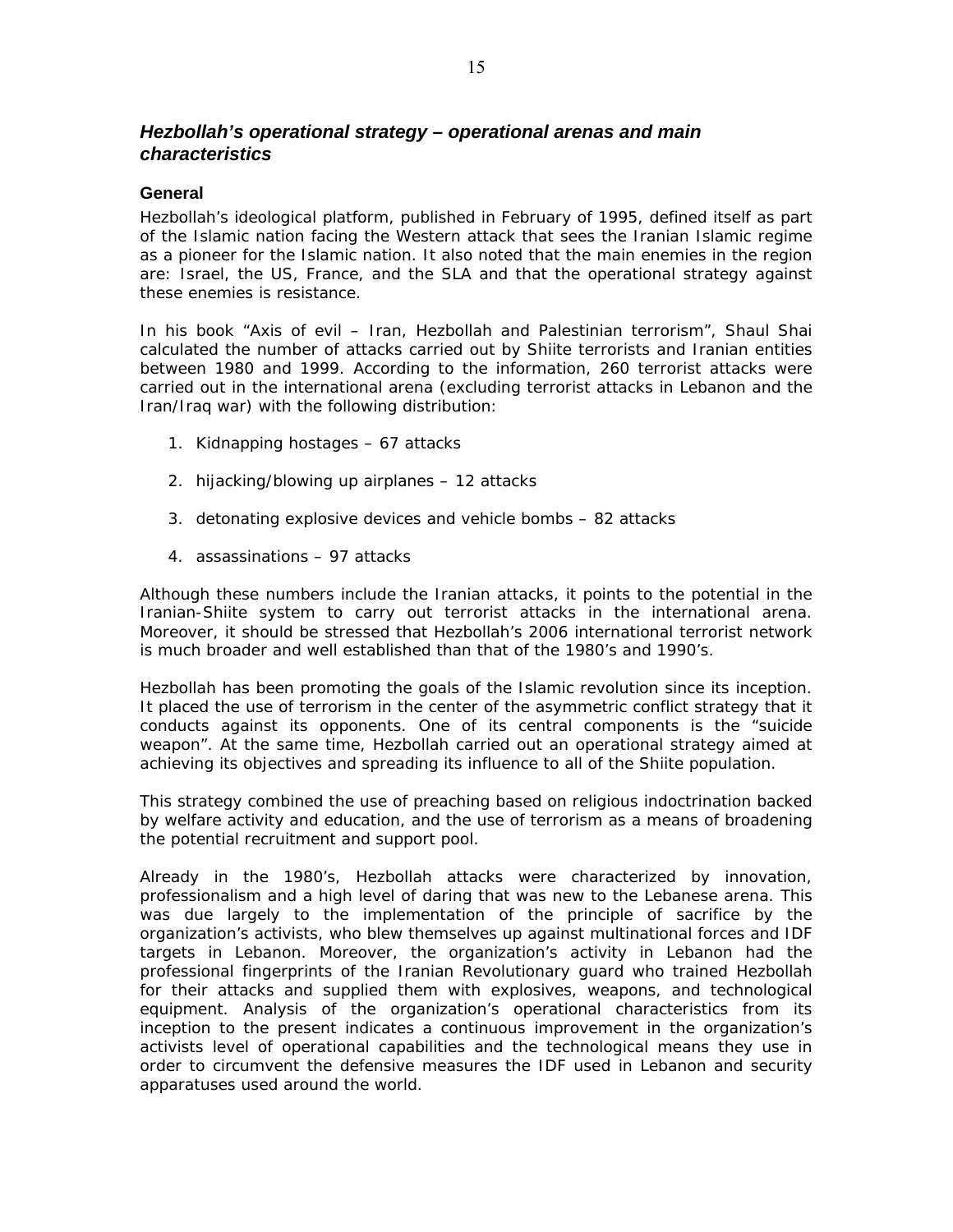Following the IDF's withdrawal from Southern Lebanon, Hezbollah began building a broad military network that included: thousands of rockets and missiles, headquarters, fortification systems, command and control posts and intelligence positions along the international border as part of the Shiite-Iranian axis' attempt at creating a "balance of terror" vis-à-vis Israel with the threat of Katyusha and middle range rockets in any future confrontation. This also provided Iran with an additional deterrent in case of a deterioration in the Iranian nuclear program crisis that can be operated on short notice. The mutual deterrence that developed was perceived by Hezbollah as a means that provided it with a wide margin for operations in order to promote the organization's interests in the Lebanese and regional arenas. Under its protection, Hezbollah carried out cross-border firings, bombings, attempted kidnappings of Israeli soldiers and recruitment of Israeli Arabs for intelligence collection and carrying out terrorist attacks in Israel throughout the period.<sup>22</sup> The kidnapping of two Israeli soldiers on July 12<sup>th</sup>, 2006, by Hezbollah activists sparked the Second Lebanon War. The ceasefire agreement that took effect on August 14<sup>th</sup>, 2006, after 32 days of fighting serves as the basis on which, in one way or another, a new order in Lebanon will take place.

# *Possible implications from the Second Lebanon War on the Shiite axis – Hezbollah and Iran*

The war created a new strategic situation in Lebanon and the regional arena that has influenced, and will continue to do so in the future, the actions of the Hezbollah-Iran axis in the short, medium and long term. This strategic situation is still developing, a fact that can still lead to the weakening of Hezbollah and its eventual disarmament on the one hand, or, on the other hand, to an intra-Lebanese crisis that will enable Hezbollah to survive this current crisis and rehabilitate its capabilities prior to the next round of violence. The stability of the Lebanese government is critical for the formulation of the new strategic situation in Lebanon and channeling it in the direction of weakening Hezbollah. Hezbollah, on its part, will make a serious effort to try and prevent the Lebanese government from manipulating the situation in this direction. It will try and do so by using a "show of force", such as the "victory rally" it held on Friday, September  $22^{nd}$ , 2006, which was attended by thousands of Hezbollah supporters, or with more violent means in order to prevent further erosion of its status in Lebanon.

Following are the central consequences of the Second Lebanon War for Hezbollah:

- 1. A dramatic decrease in Hezbollah's military capabilities, infrastructure, manpower, weapons, and operational space.
- 2. Hezbollah lost its exclusive control of Southern Lebanon, which was transferred back to the Lebanese state and the multinational forces. This could bring about an increase in the strength of Hezbollah's opposition, both within and outside of the Shiite group. Until recently, there were only sporadic attempts, and mostly declarative, to try and challenge Hezbollah and reduce its power.

<sup>22</sup> http://www.islamonline.net/Arabic/news/2006-08/27/11.shtml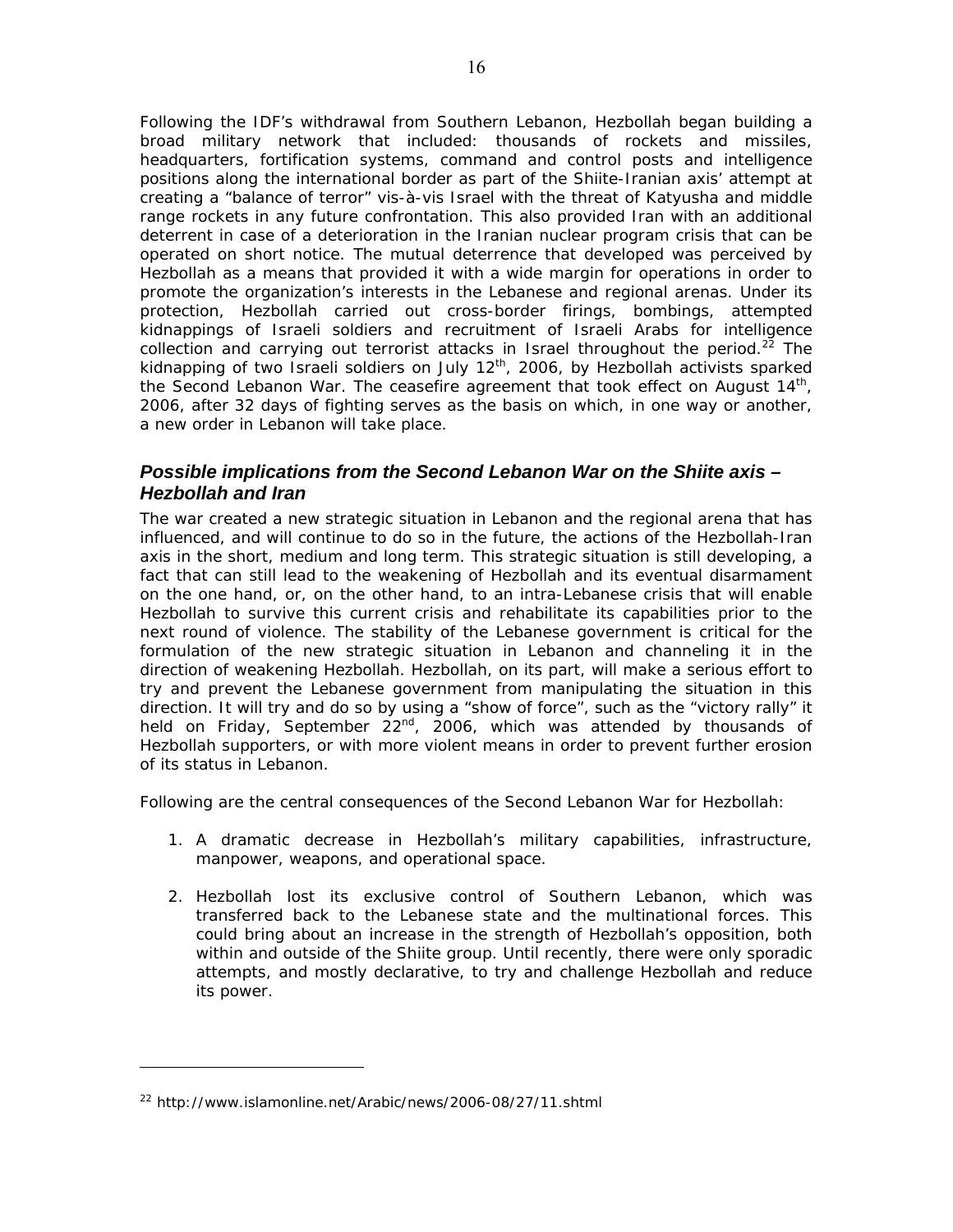- 3. The war created an opportunity to halt the uninhibited shipping of large quantities of weapons to Hezbollah from Iran and Syria – this could limit the organization's capabilities to produce firepower at the same extent and pace it did in the current war.
- 4. Reduction in Syria's ability to transport weapons to the Lebanese arena and the pointing of the finger in the direction of the Iranians might slow down the pace of Hezbollah's rearming.
- 5. Hezbollah will have to fight again over the "heart" of the Shiite population in light of the damages this population suffered, though this time it will be against increased involvement of the Lebanese government and other rivals in this arena.
- 6. The war brought the issue of disarming Hezbollah to the forefront of the Lebanese agenda – this issue will put additional pressure on the Shiite-Iranian axis.
- 7. The Shiite-Iranian axis found itself isolated during the war in the face of a broad Arab front that formed against it, specifically Egypt, Saudi Arabia and Jordan. The common denominator for these countries was the desire to minimize the power of the Shiite-Iranian axis and its ability to create regional crises. It is likely that these efforts will continue in the future.
- 8. A reduction of Hezbollah's capabilities in Lebanon might cause the organization to increase its efforts to carry out, both directly and indirectly, terrorist attacks in other arenas. In this context, it is likely that that the Shiite-Iranian axis would:
	- a. Increase its encouragement and initiation of attacks in the Palestinian arena and inside Israel through the use of Palestinian terrorist organizations or Israeli Arabs.
	- b. Establish new operational arenas abroad against Israeli and American targets (Hezbollah identified America as the central element that supported Israel).
	- c. Take part, in one way or another, in promoting terrorist operations in the Golan Heights as part of the Syrian-Iranian alliance, which fits Assad's latest statements regarding other possible methods for freeing the Golan Heights.
- 9. Tactical level Hezbollah will try and maintain its capabilities in Southern Lebanon under a deep cover of secrecy, rehabilitate its infrastructure in the open and in the villages by relying on its activists that live in these villages, and gradually and consistently erode the agreements until the time is right for it to initiate activity along the border, even at the "risk" of a local confrontation with the Lebanese Army or the multinational forces.

Iran will continue to support and back Hezbollah in any possible way, overtly and covertly, by transferring funds directly to Hezbollah in order to rehabilitate Southern Lebanon, transferring weapons to Hezbollah, and continuing to train the organization's activists on the operation of sophisticated weaponry.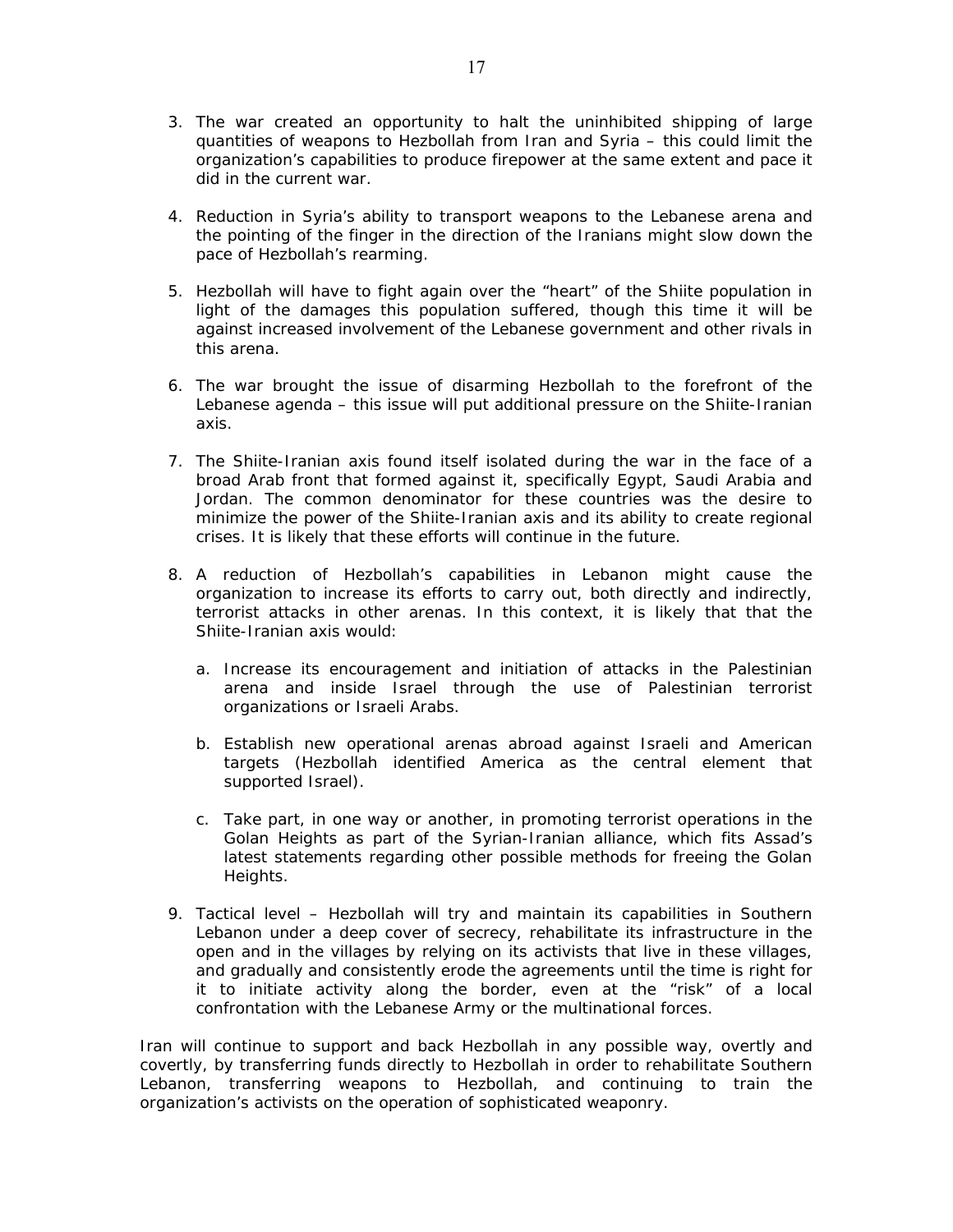## *Hezbollah's involvement in advancing Palestinian terrorism*

The anarchy that took over the Palestinian Authority during the Al-Aqsa Intifadah enabled Hezbollah to become an influential force in the West Bank and Gaza. Hezbollah established a network of terrorist cells in the territories, trained them including in their training camps in Lebanon - in explosives, the manufacture of arms, combat techniques and how to perpetrate attacks. It activated these cells and used them to carry out attacks. In addition, according to Israeli intelligence sources, in 2004, Hezbollah financed many terror cells that operated in the territories with a sum ranging from \$750,000 to \$1.5 million dollars a year. During 2005, the organization strived to put an end to the relative "calm" that existed (regarding the terror attacks) and raised the sum paid for a suicide attack to \$100,000, while in the past the amount was only  $$20,000.<sup>23</sup>$ 

Hezbollah assists the Palestinian armed struggle in four central manners:

- 1. **The military route**: providing military assistance, including the supply of arms, smuggling them into the territories, training operational activists, establishing terror networks in the territories, and enlisting Israeli Arabs to carry out terror attacks and intelligence gathering.
- 2. **Operational activity from the Lebanese border**: Hezbollah perpetrates attacks from the Israeli-Lebanese border in order to help the Palestinian struggle.
- 3. **The financial route**: The transfer of funds to terrorist organizations operating in the territories.
- 4. **The public relations-propaganda route**: Hezbollah placed its media, in particular its Al-Mannar TV station, at the disposal of the Palestinian armed struggle and it broadcasts communications whose focal points are the continuation of the violence and the resistance to negotiations and to ending the confrontation.

<sup>23</sup> http://www.intelligence.org.il/sp/2\_05/iran\_hez.htm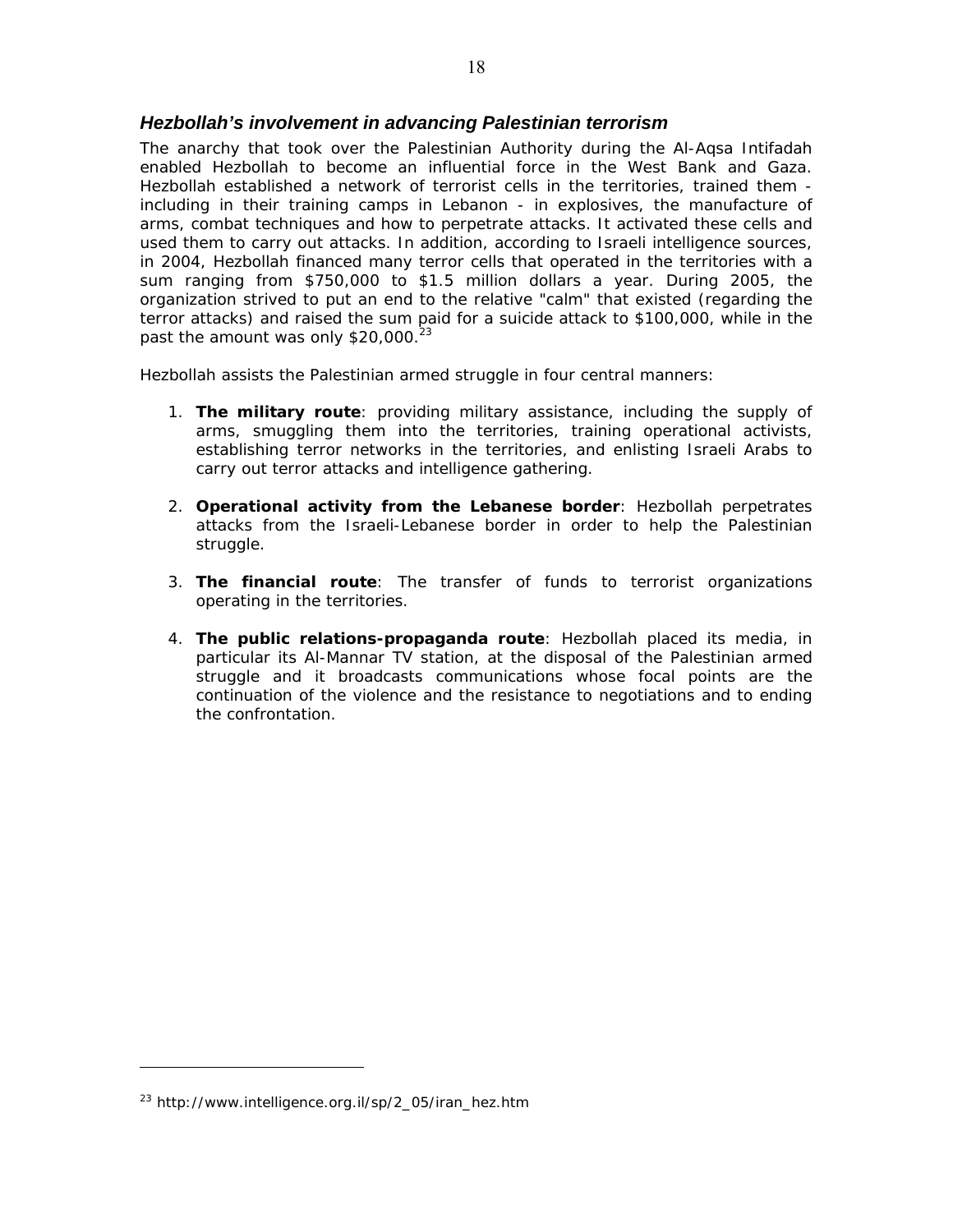## *Hezbollah – a dangerous and sophisticated terrorist actor with presence in the international arena*

Currently, only five countries (US, Canada, Australia, Holland and Israel) classified Hezbollah as a terrorist organization. Several European countries differentiated between Hezbollah and what they termed an "external security organization".<sup>24</sup>

Since its inception in 1982, Hezbollah has been conducting a global terror policy parallel to its Lebanese activities. This includes establishing operational and logistical networks worldwide and perpetrating attacks against Israeli and American targets.

During the 1980's, Hezbollah was behind a series of attacks against Western targets as part of Iran's policy. In the 1990's, Hezbollah lowered its profile of activities against the West (due to a change in the Iranian policy) and focused on carrying out terrorist attacks against Israeli and Jewish targets while relying on the infrastructure it built around the world.

Hezbollah conducts vast activity in the international arena. It cooperates with other Islamic terrorist organizations in various countries worldwide. The international network established by Hezbollah in over 40 countries worldwide enables it to perpetrate attacks against targets in the international arena within a short time frame. This network is controlled by the Shura Council, though the operational network itself is headed by Imad Mugniyah, who is a member of the Shura Council and head of the "Jihad" military council. The organization's operations within the international arena were carried out mainly against Israeli, Jewish and American targets.<sup>25</sup>

The establishment of Hezbollah's infrastructure in the global arena is based on the same principles that guide the organization's activities in Lebanon and the infrastructure is managed by the same decision-makers. In essence, this approach stipulates a methodical formation of global operational capabilities that would provide flexibility in deciding to carry out an operation and shorten the organization's response times. It is likely that the expansion of the organization's operational infrastructure abroad suits Iranian interests, which sees Hezbollah as one of the components of its retaliation in case of a military or diplomatic crisis surrounding the Iranian nuclear program.

The calls to open a second front against Israel abroad are not new. They already appeared implicitly during the 1990's. Moreover, the thwarting of attempted attacks and the arrest of Hezbollah cells in various places around the world in the late 1990's and the current decade demonstrated that Hezbollah is still continuously operating in this arena.

<sup>&</sup>lt;sup>24</sup> See Ma'ariv, 11.3.2005, for E.U. parliament resolution and Nicholas Blanford, "Hezbollah in the Firing Line", Middle East Report Online, April 28, 2003; Notable Exception: Some European States are Unwilling to Label Hezbollah a Terrorist Group, http://www.aipac.org/Notable Exception112904.htm.; Patrick Gooddenough*,* Australian Muslim Leader praises Suicide Bombers, www.crosswalk.com/news/1247108.html

<sup>25 &</sup>quot;IDF Intelligence Chief Views Hezbollah-Syria Ties, PA Chaos, Saudi Stability", *The Jerusalem Post*, July 26, 2004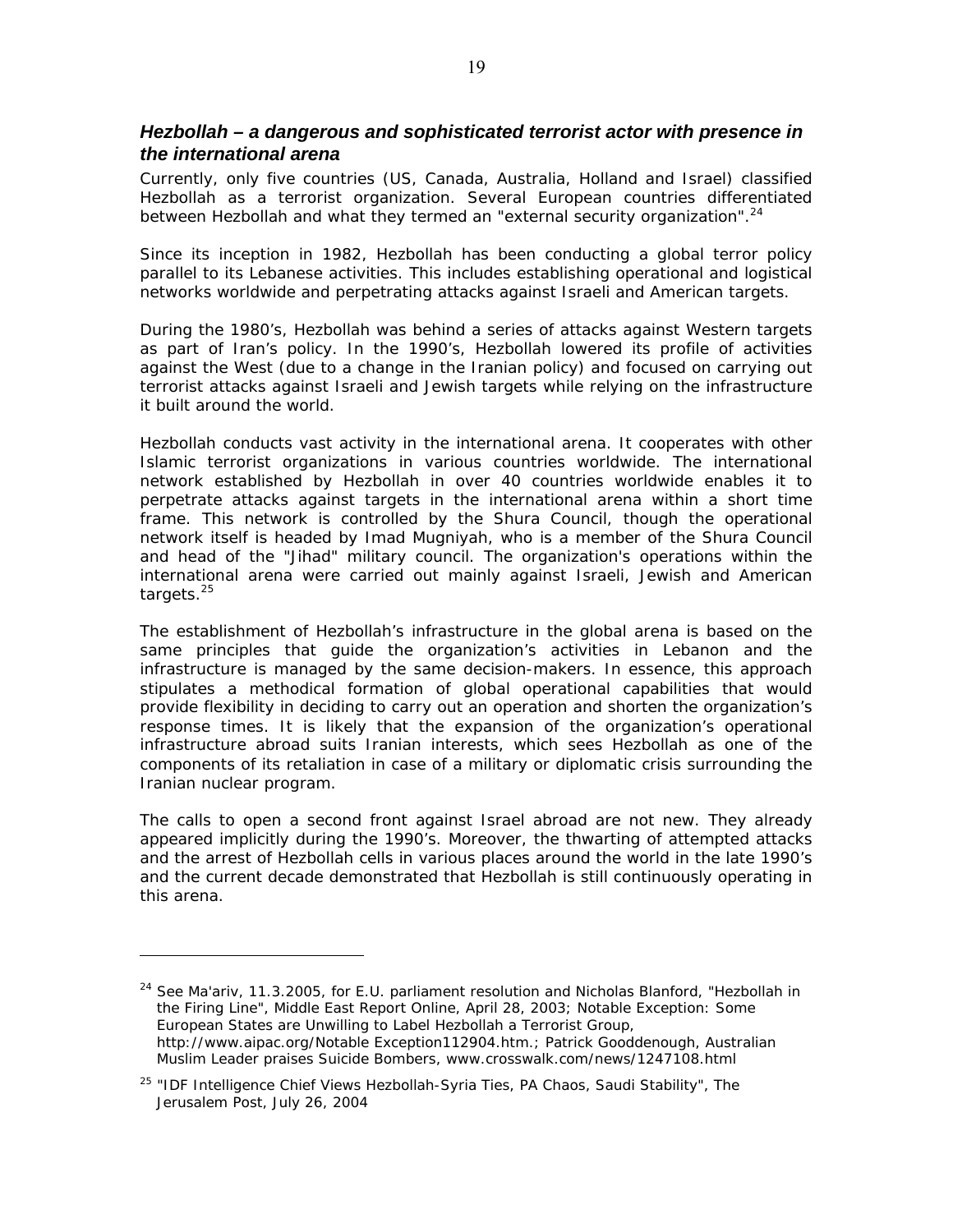In fact, during the Second Lebanon War, several senior Iranian figures with ties to the establishment called for attacking Israeli and American targets around the world. In July of 2006, Hossein Shariatmadari, who is the editor of the Iranian daily newspaper "Keyhan" and close to Khamenei, stated that "the retaliation against Israel's crimes in Gaza should not be limited to the occupied lands". In an interview with the conservative Iranian Mehr news agency, Shariatmadari stated that the Islamic world does not need to limit its retaliation against the Zionists' attacks to the Gaza strip, but rather ensure that "no Zionist should feel safe anywhere in the world".<sup>26</sup>

An additional Iranian source, the Fars News Agency, reported that the commander of the Iranian Revolutionary Guard, Yahya Rahim Safavi, delivered a speech to the Basij and Revolutionary Guards forces on 30/7/06 in which he told them to be prepared to retaliate against Israel and the US. $^{27}$ 

It is likely to assume that, in light of the Iranian deterrence policy regarding its nuclear program, Iran helps Hezbollah expand and consolidate its operational infrastructure in the global arena through its offices and consulates around the world. It can also be assumed that, in light of the strategic defense pact between Iran and Syria, Syria might support and assist Hezbollah activity abroad.

Hezbollah's activity in the international arena is fairly "easy", since it was only classified as an international terrorist organization by just five countries (US, Canada, Australia, Holland and Israel), can operate without interference abroad, and establish a very broad infrastructure of activists and supporters.

The lack of an accepted international definition of terrorism prevents international cooperation in the fight against Hezbollah and its infrastructure. This fact, in addition to international actors' fear of getting involved in violence and terrorism saturated regions so as not to harm their interests, play into the hands of Hezbollah. Even during the 1980's, when Hezbollah frequently carried out attacks against international actors, the international system had difficulty cooperating in order to create effective pressure that would curb or eliminate the organization. Without a basic agreement that Hezbollah is a terrorist organization, the international system's influence on Hezbollah will remain extremely minor.

Hezbollah's global network has components of international crime and petty crime, and it serves to reach the following objectives:

- 1. Collecting operational intelligence on defined targets.
- 2. Maintaining "sleeper" cells in various countries.

-

3. Fundraising for the organization's operations through donations from wealthy donors, charities, and income from various crime: smuggling cigarettes,

 $26$  "Keyhan", 3/7/06 – as quoted by http://www.memri.org.il/Memri/LoadArticlePage.asp?enttype=4&entid=2002&language=He brew

 $27$  http://www.farsnews.com/newstext.php?nn=8505080619, as quoted by http://www.memri.org.il/memri/LoadArticlePage.asp?enttype=4&entid=2012&language=He brew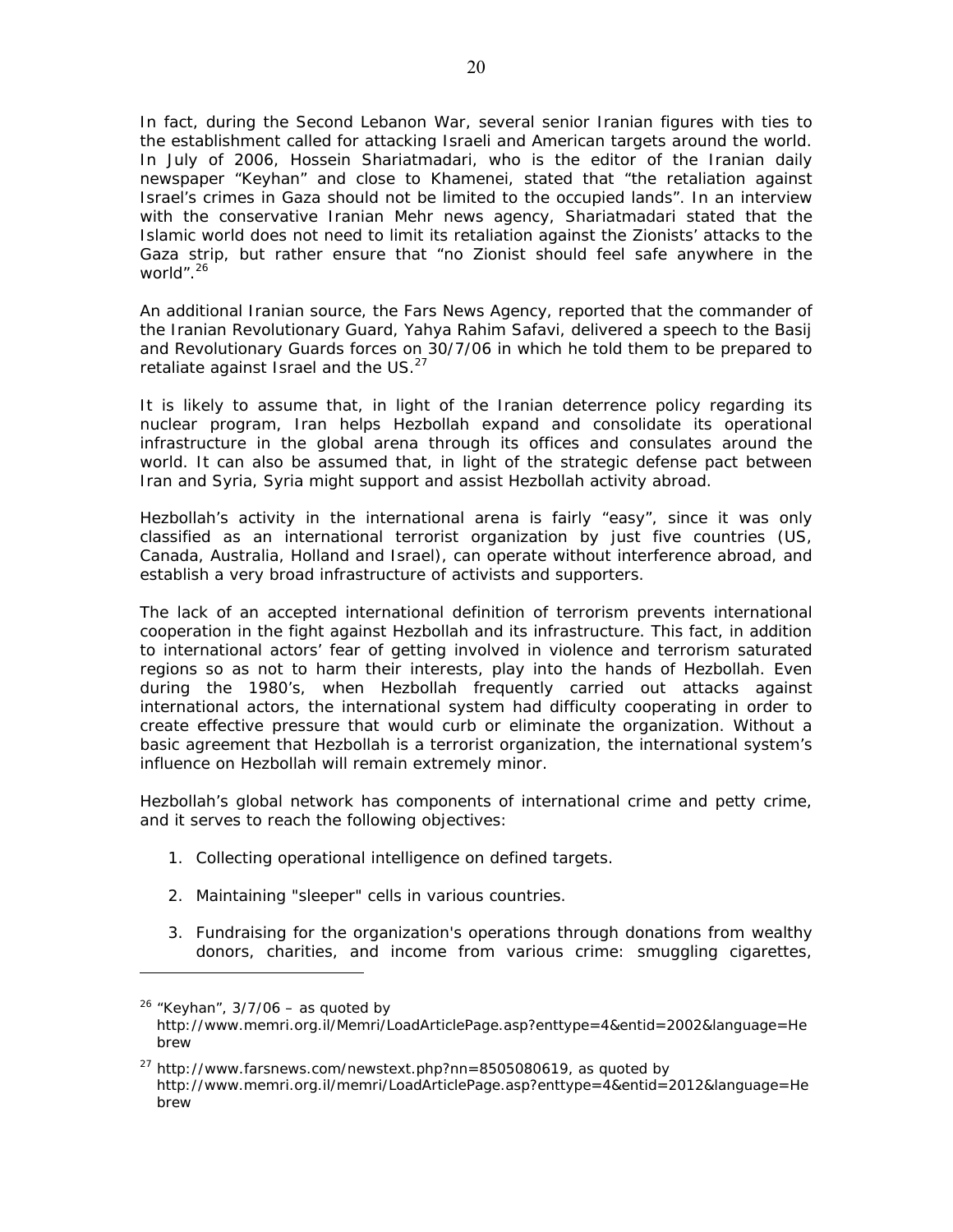drugs, and diamonds, forging documents and credit card fraud. The organization operates independently or in collaboration with crime organizations in various places all over the world.

4. Purchasing and smuggling arms – mostly advanced technological weaponry which the organization needs for its operational activities. Hezbollah uses its activists outside Lebanon (temporarily or permanently), "innocent" businessmen and companies that Hezbollah established (some of them "front companies"). The equipment obtained includes computers, night vision equipment, GPS navigation instruments, mine detectors and aviation computer programs. Several cases that were exposed in the past few years in the US, Canada and the tri-border area indicate that Hezbollah conducts vast amounts of activity in this field.

When analyzing the organization's operations in the international arena, one can clearly differentiate between two periods:

- **The first period** The decade of the 1980s. During this period, Hezbollah perpetrated a series of terror attacks, including suicide attacks, hijacking aircrafts, and kidnapping Western hostages in Lebanon and abroad. Hezbollah laid the foundations, with Iranian help, for its network of international activists and collaborators.
- **The second period** Since the beginning of the 1990's. During this period, Hezbollah changed its modus operandi in the international arena. It began expanding and establishing its operational and logistical infrastructure. At the same time, it reduced the scope of its attacks in this arena and concentrated on planning and perpetrating attacks against "quality" targets. Hezbollah attacked Israeli and Jewish targets worldwide. The most well-known attacks carried out by the organization were in Argentina.

Since 1994, Hezbollah did not carry out any attacks outside the Middle Eastern arena on a scope similar to the attacks in Argentina. However, its activists continued to gather intelligence, plan, and initiate attacks against Western targets that were foiled during various stages of the planning and implementation. Hezbollah maintains its readiness to perpetrate attacks in the international arena as soon as a decision is made. This operational capability gives the Iranian and Syrian regimes a potential weapon they can activate in the future. In the past decade, intelligence agencies and security services worldwide have reported the arrest of Hezbollah cells in their countries and the foiling of the organization's planned attacks in various places around the world.<sup>28</sup>

 $28$  A partial list of reports on the matter can found in the following sources: "Hezbollah had plans to attack US, Israeli ships in Singapore" *Agence France Press*, 9 June 2002; "Hezbollah denies plan to attack US, Israeli ships in Singapore", *Agence France Press*, 10 June 2002; Matthew Levitt. "Hezbollah: A Case Study of Global Reach". *The Washington Institute for Near East Policy*; "9/11 Commission Finds Ties Between Al-Qeada and Iran", Time Magazine, 16 July 2004; 9/11 Commission Report, pp. 86, 128. See also Ely Karmon. "Fight on all Fronts, Hezbollah, the War on Terror and the War in Iraq". *The Washington Institute Policy Focus*, 2003, p.11. see also "Asian Organized Crime and Terrorist Activity in Canada, 1999-2000", *Federal Research Division Library of the Congress Washington D.C*. July 2003. p.34.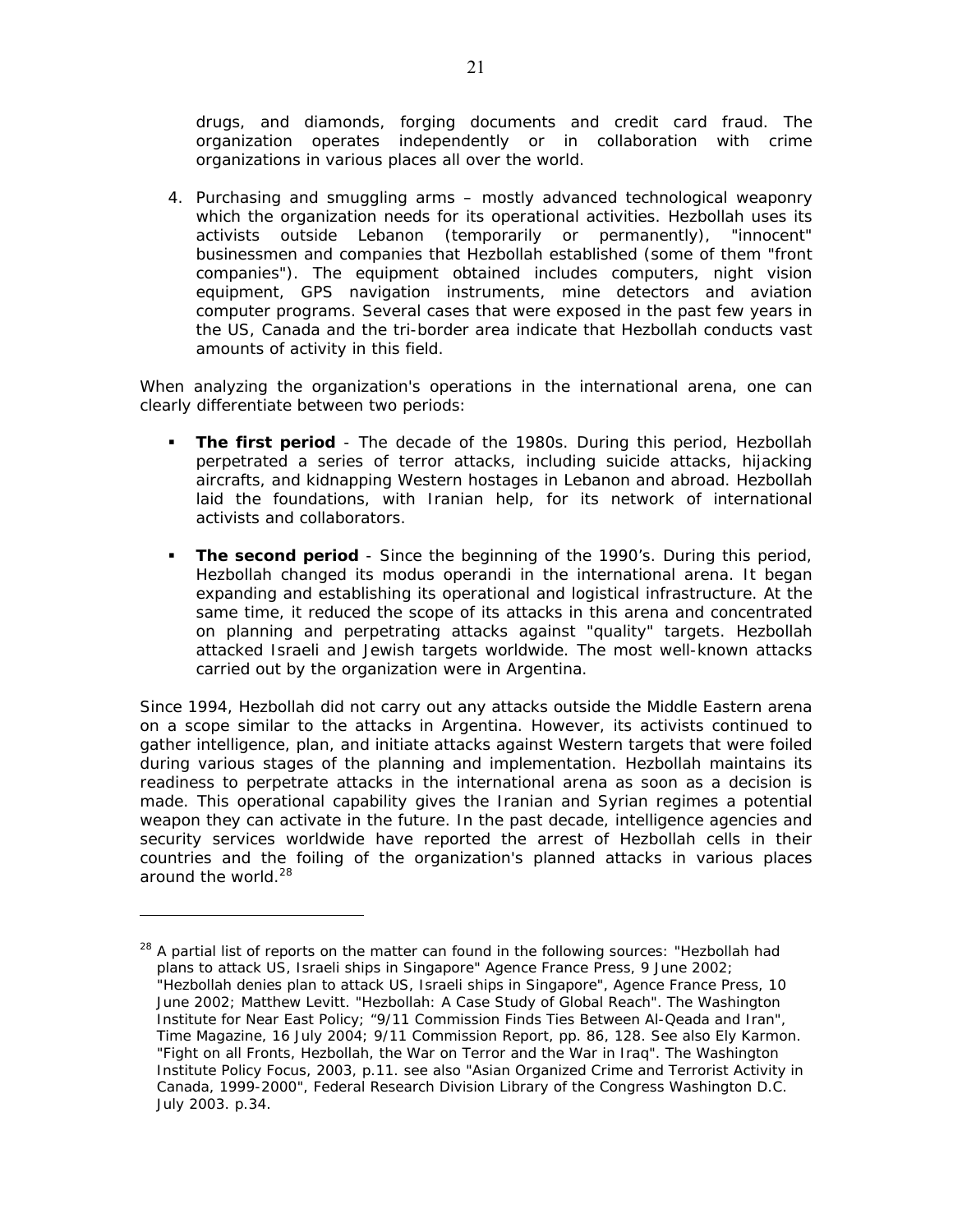## *The deployment of Hezbollah's global network*

Hezbollah's global network is spread out over more than 40 countries and five continents and, in contrast to Al-Qaeda, is controlled from Lebanon by the organization's Shura Council and directly by Imad Mugniyah. As mentioned above, Hezbollah conducts a wide array of activities in all the continents, mainly amongst Lebanese Shiite communities.

The exposure and media coverage of several affairs provided a short glimpse into the character and makeup of the Hezbollah cells that were caught, methods of operation, and methods of recruitment. The information that was revealed indicated that:

- 1. Hezbollah is involved in international crime, including narcotics, counterfeiting, dealing in stolen goods, smuggling and fraud. This activity is intended to promote several important Hezbollah goals: the creation of a significant independent source of funding in addition to the funding from Iran and exploiting professional criminal elements in order to improve the organization's operational capabilities. These networks operate primarily in the Middle East, South America, Europe and Africa.
- 2. Hezbollah's recruits its manpower infrastructure from the Shiite communities and it usually includes the following components:
	- A preaching and indoctrination network, which is vital for recruiting activists. It is based on Islamic centers, the internet, Al-Mannar television channel, and personal ties.<sup>29</sup>
	- A financial network that is based on criminal activities.
	- An operational network that raises funds, smuggles activists and weapons, and collects intelligence on potential targets.
	- A procurement network responsible for procuring/stealing weapons for Hezbollah's use.
	- The liaison element to the operational ranks in Lebanon in the majority of the affairs that were exposed, it turned out that activists communicated with the organization's leadership in Lebanon, some even communicated directly with Imad Mugniyah.
- 3. Hezbollah cells that were exposed abroad maintained local ties within the countries, regionally, and with the organization's leadership in Lebanon. For example, several Hezbollah cells that operated in various US cities communicated amongst themselves, as did American and Canadian activists. Likewise, the Hezbollah cell that was exposed in the tri-border area maintained ties with local activists, regional activists and with Lebanon.

<sup>&</sup>lt;sup>29</sup> For example, see report on recruitment through da'awa (preaching) in Romania: "Romanian Intelligence Report Cites Hezbollah, Islamic Liberation Party Activity" *Bucharest Ziua,* (in Romanian) 13 Feb, 2002, p.7.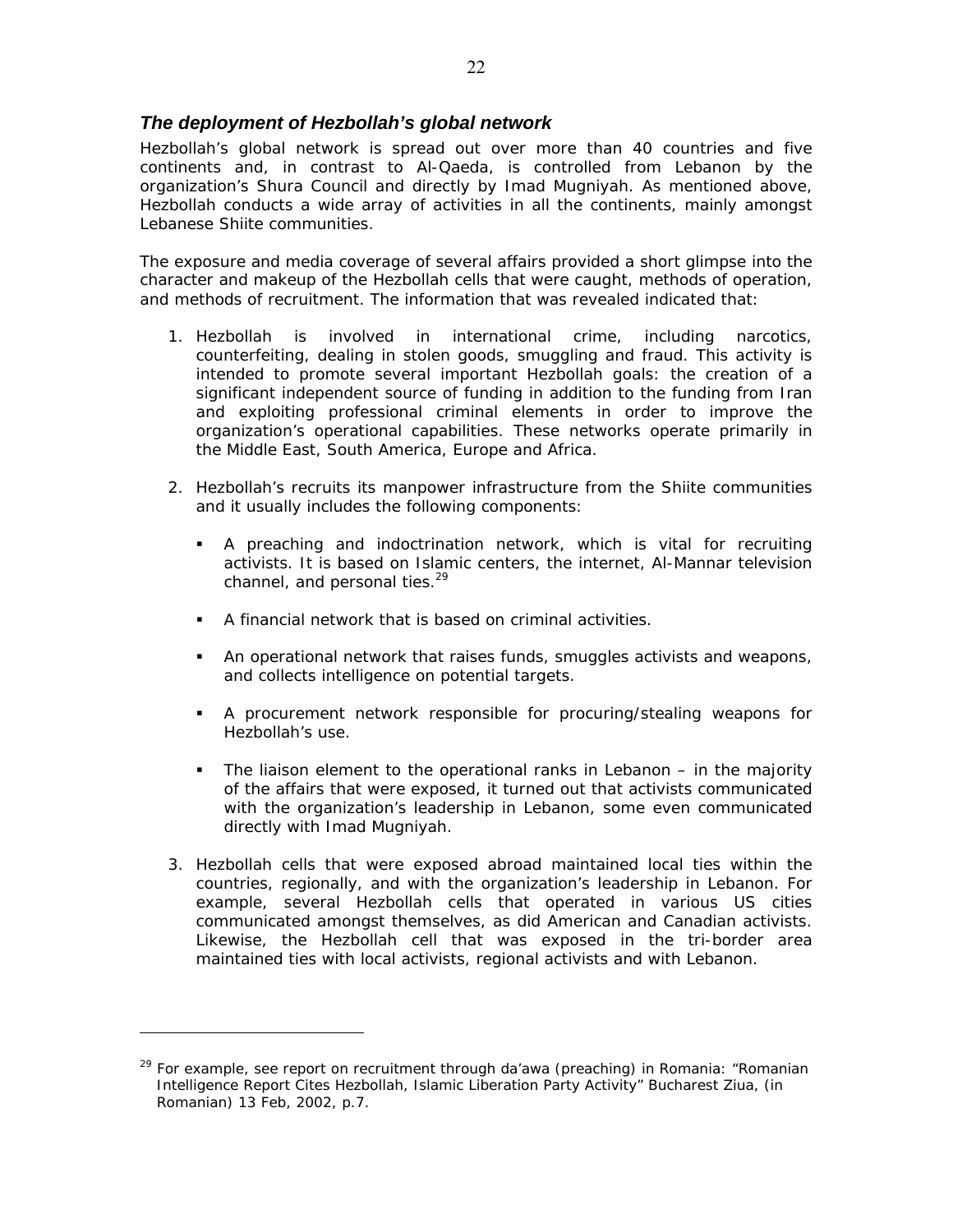#### **Hezbollah presence and activity by continent:**

#### **America:**

Hezbollah cells were uncovered in the US and in Canada. Hezbollah maintains a broad infrastructure of activists in the tri-border area (Argentina, Brazil and Paraguay), which is involved in criminal activity, terrorism, logistical support and funding. Operations in the tri-border area serve as an important source of income for Hezbollah. In addition, Hezbollah maintains a presence in other countries in the continent, including Colombia, Venezuela, Guatemala, Panama, Costa Rica, Chile and Mexico.<sup>30</sup>

## **Europe**:

Hezbollah has a presence in many European countries including: Russia, the Balkans, Sweden, Norway, Switzerland, France, Belgium, Denmark, Greece, Ukraine, Romania, Italy, Turkey, Cyprus, Holland and Spain. Hezbollah's presence and activity in Germany is especially noteworthy. Hezbollah's presence in Germany is overt and known to the German security services. The "Federal Protection of the Constitution" annual reports indicated that Germany has over 800 known Hezbollah activists. Some of these activists took part in terrorist activities while others participated in organizational activity, which included fundraising, recruiting activists into the organization, and training them to carry out attacks – for example, the case of Stephen Smirk who was recruited in Germany and sent to Israel to perpetrate attacks. Hezbollah is also involved in criminal activities in Germany as part of its international smuggling network that deals with smuggling and counterfeiting. At least in one case, in December of 2004, a German court refused to grant German citizenship to a Hezbollah activist due to his membership in the organization, which was perceived by the courts, in contrast to the state's position, as a terrorist organization.<sup>31</sup>

#### **Asia**:

Hezbollah has a widespread organizational network in Asia, especially in the Middle East. The organization is also active and maintains a presence in Turkey and China. South East Asia - presence in: Singapore, Malaysia, the Philippines, Indonesia, Thailand, Korea and India. Reports on the activities of this network indicate that the organization's activists gathered intelligence on Jewish synagogues in Manila and on the El Al offices in Bangkok. In 1994, an attempted car bombing against the Israeli

<sup>30</sup> "Terrorist and organized crime groups in the tri-border area (TBA) of South America", *Federal Research Division, Library of Congress*, July 2003. See also http://www.canadafreepress.com/2006/hagmann071806.htm; http://www.adl.org/learn/extremism\_in\_the\_news/Islamic\_Terrorism/Hezbollah\_Mahmoud\_ Kourani.htm; *Police link Ecuador drug ring to Hezbollah - Authorities bust operation suspected of financing Muslim group* (http://msnbc.msn.com/id/8312121); "Paraguay: Daily Reports More Evidence of Barakat's Contributions to Hezbollah", *Asuncion ABC Color (Internet Version) in Spanish,* 28 May 02 (ABC COLOR Tuesday, May 28, 2002); "Romanian Intelligence Report Cites Hezbollah, Islamic Liberation Party Activity" *Bucharest Ziua in Romanian* 13 Feb 02 p.7 (ZIUA Wednesday, February 13, 2002)

 $31$  Beschluss Akz. 24 L 3189/04, Verwaltungsgericht Dusseldorf, see also "German Weekly: Hezbollah Planning To Set Up 'Training Center' in Berlin", *Hamburg Der Spiegel in German*  24 Jun 02 p 17 (DER SPIEGEL Monday, June 24, 2002)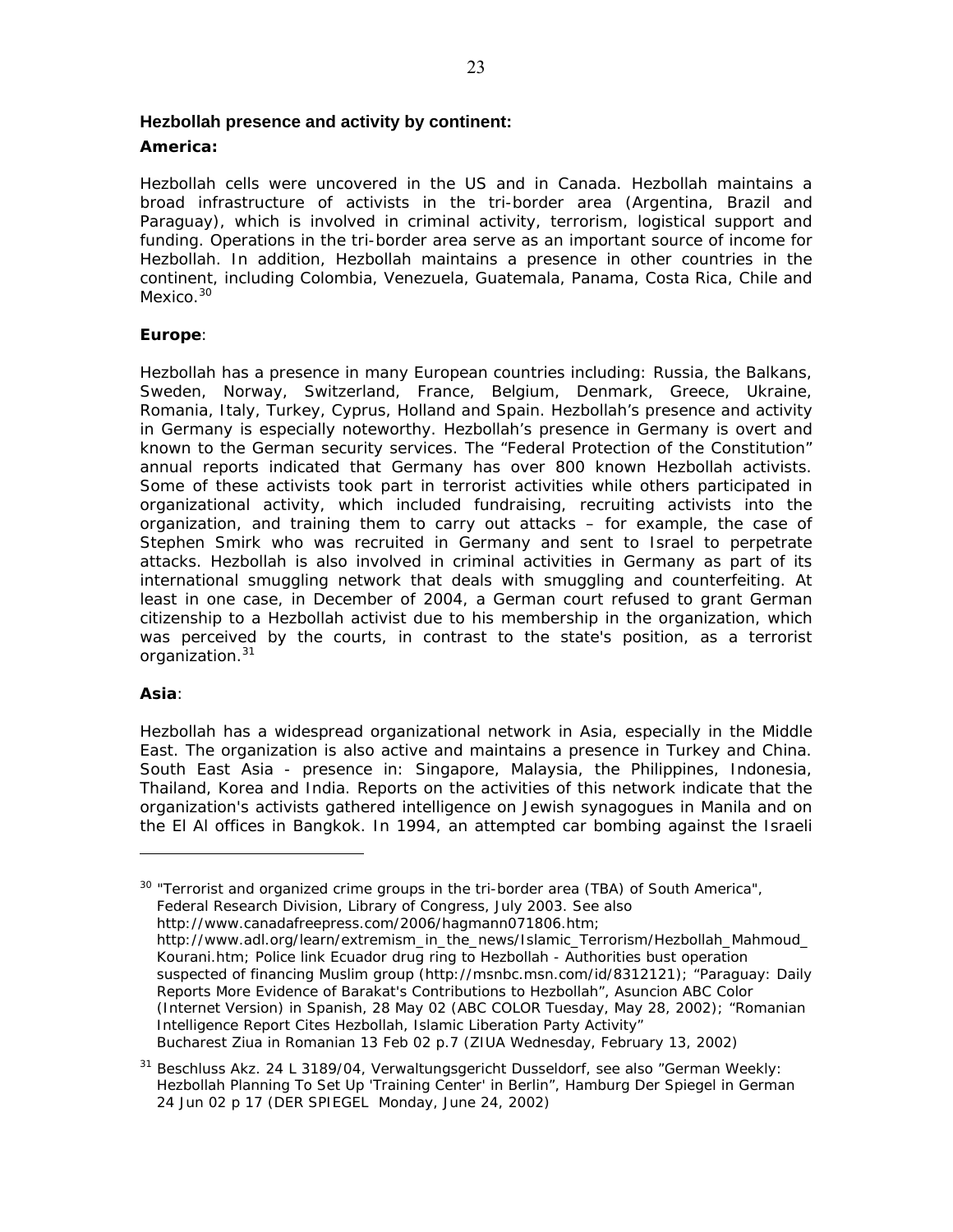embassy in Thailand was foiled due to an accident. It was also reported that Hezbollah is recruiting local activists from Southeast Asia and sending them for training in Lebanon in order to prepare them to carry out attacks in their countries of origin and in Australia.<sup>32</sup>

#### **Africa:**

-

Hezbollah and the Iranians conduct widespread activities in Africa within the Shiite and Muslim communities. Indeed, wealthy Lebanese Shiite communities living in Africa (Ivory Coast, South Africa, and Senegal) donate to Hezbollah. Hezbollah maintains a presence in the Ivory Coast, Nigeria, South Africa, Zaire, Zimbabwe, Uganda, Sudan and additional places. Hezbollah activists and the Iranians cooperated with Bin Laden in Sudan between the years 1991 and 1996. Hezbollah also operates a diamond smuggling network from the African mines. In June of 2004, Hezbollah denied American claims that it was profiting from diamond trade in West Africa. $33$ 

# *Hezbollah's sources of funding*

Hezbollah's budget is estimated at about 100 million dollars a year, which is mostly received from Iran. This money is used to finance the organization's military and terrorist activities, its social activities, and its organizational expenses for its various activities. Iran directly finances Hezbollah's activities via two separate channels:

- 1. **Governmental offices** The funds are transferred to Hezbollah by the "Revolutionary Guards" (the Quds Force) and the Foreign Ministry (via its embassy in Syria).
- 2. **Semi-governmental bodies** Following the 1979 revolution, Iran established charitable funds that were subordinate to the Iranian leader. These funds have branches in Lebanon, which as part of the "export of the Islamic revolution" policies, grant widespread financial and social aid to Hezbollah and the Shiite population identified with it.

In addition to the Iranian aid, over the years, Hezbollah has strived to establish additional financial sources all over the world as follows:

1. **Fundraising in Lebanon and worldwide**: Hezbollah raises millions of dollars a year in Lebanon and around the world (particularly among the Shiite Muslim communities). The money in Lebanon is raised through the "Assistance to the Islamic Resistance Fund", which belongs to Hezbollah. Worldwide, the fundraisers operate through charitable funds and local Shiite community centers.

<sup>32</sup> Ely Karmon, "Fight on all Fronts, Hezbollah, the War on Terror, and the War in Iraq" in: *The Washington Institute Policy Focus*, 2003; http://www.aijac.org.au/resources/aijac-media/crage-020603.html, Colin Rubenstein. "Australia is Right to Ban Hezbollah, Here's why ", *the Age*, June 2 2003. see also "Activating Hezbollah cells 'to make no place safe for Israelis': The Implications for Southeast Asia" By Zachary Abuza

<sup>33</sup> Http://www.intelligence.org.il/eng/bu/hizbullah/chap\_d.doc, see also Al-Mannar from 30/6/04.